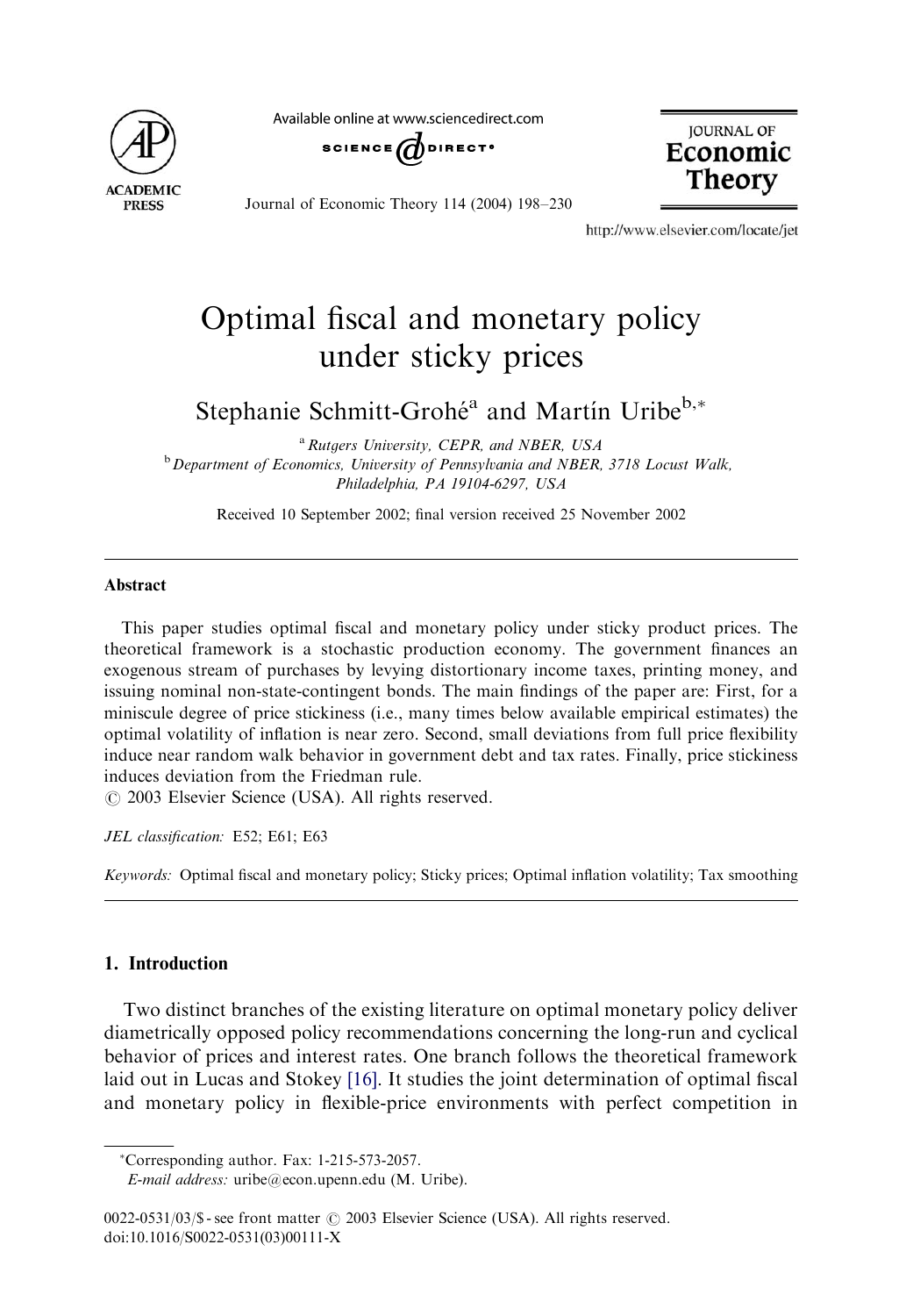product and factor markets. In this group of papers, the government's problem consists in financing an exogenous stream of public spending by choosing the least disruptive combination of inflation and distortionary income taxes. The criterion under which policies are evaluated is the welfare of the representative private agent.

Calvo and Guidotti  $[4,5]$  and Chari et al.  $[6]$  characterize optimal monetary and fiscal policy in stochastic environments with nominal non-state-contingent government liabilities. A key result of these papers is that it is optimal for the government to make the inflation rate highly volatile and serially uncorrelated. Under the Ramsey policy, the government uses unanticipatedinflation as a lump-sum tax on financial wealth. The government is able to do this to the extend that it has nominal, non-state-contingent liabilities outstanding. Thus, price changes play the role of a shock absorber of unexpected innovations in the fiscal deficit. This 'front-loading' of government revenues via inflationary shocks allows the fiscal authority to keep income tax rates remarkably stable over the business cycle.

On the other hand, a more recent literature focuses on characterizing optimal monetary policy in environments with nominal rigidities and imperfect competitions.1 Besides its emphasis on the role of price rigidities and market power, this literature differs from the earlier one described above in two important ways. First, it assumes, either explicitly or implicitly, that the government has access to (endogenous) lump-sum taxes to finance its budget. An important implication of this assumption is that there is no need to use unanticipated inflation as a lump-sum tax; regular lump-sum taxes take up this role. Second, the government is assumed to be able to implement a production (or employment) subsidy so as to eliminate the distortion introduced by the presence of monopoly power in product and factor markets.

A key result of this literature is that the optimal monetary policy features an inflation rate that is zero or close to zero at all dates and all states.<sup>2</sup> The reason why price stability turns out to be optimal in environments of the type described here is straightforward: the government keeps the price level constant in order to minimize (or completely eliminate) the costs introduced by inflation under nominal rigidities.

Taken together, these two strands of research on optimal monetary policy leave the monetary authority without a clear policy recommendation. Should the central bank pursue policies that imply high or low inflation volatility? The goal of this paper is to contribute to the resolution of this policy dilemma. To this end, it incorporates in a unified framework the essential elements of the two approaches to optimal policy described above. Specifically, we build a model that shares three elements with the earlier literature: (a) The only source of regular taxation available

<sup>&</sup>lt;sup>1</sup> See, for example, [\[10,12,13,20,28,29\]](#page-32-0).

<sup>&</sup>lt;sup>2</sup>In models where money is used exclusively as a medium of account, the optimal inflation rate is typically strictly zero [\[30\]](#page-32-0). Khan et al. [\[13\]](#page-32-0) show that when a transaction role for money is introduced, the optimal inflation rate lies between zero and the one called for by the Friedman rule. However, in calibrated model economies they find that the optimal rate of inflation is in fact very close to zero and smooth. Erceg et al. [\[10\]](#page-32-0) show that in models with sluggish price adjustment in product as well as factor markets price stability is suboptimal. Yet, for realistic calibrations of their model, the optimal inflation volatility is close to zero.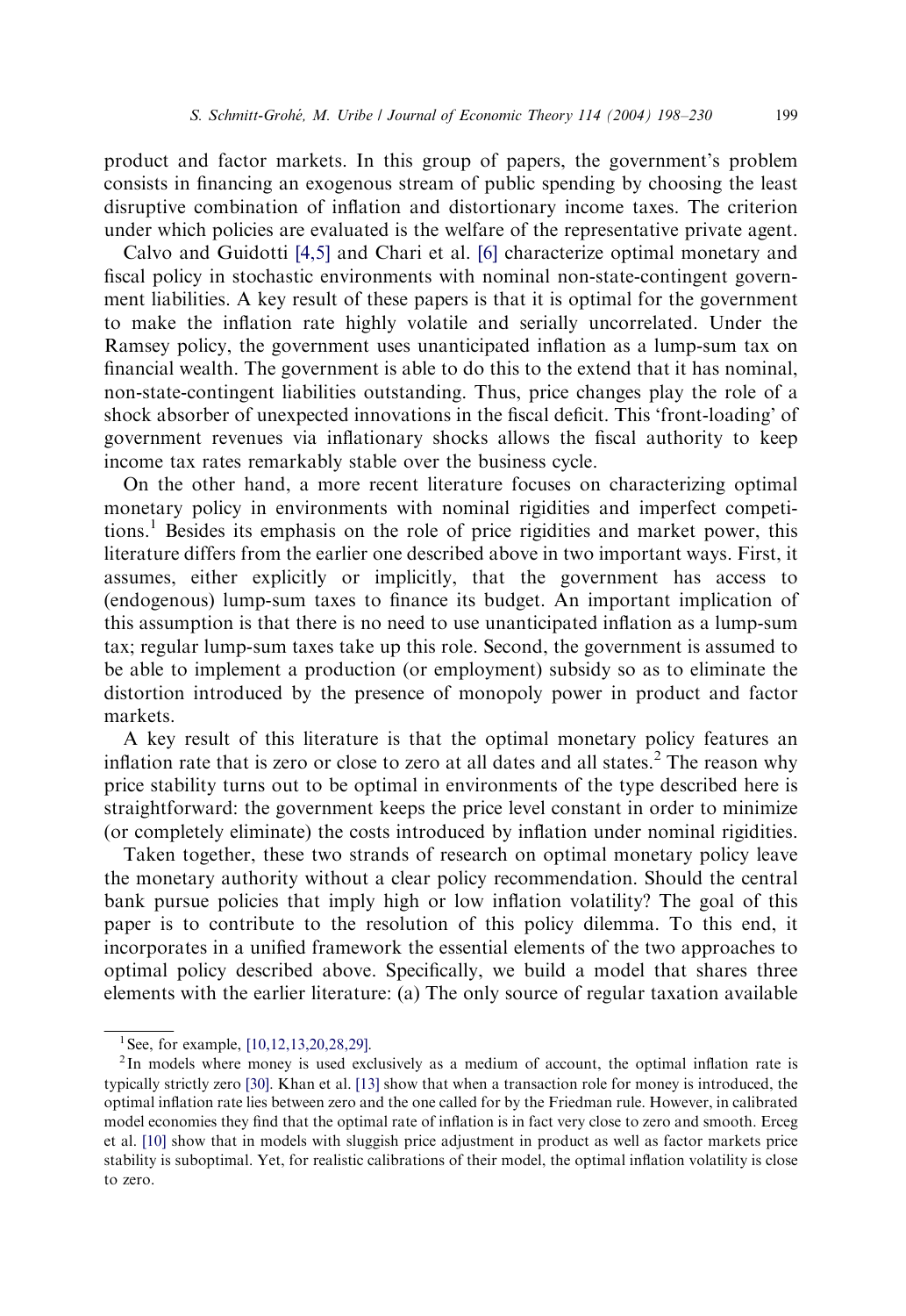to the government is distortionary income taxes. In particular, the fiscal authority cannot adjust lumpsum taxes endogenously in financing its outlays. (b) The government cannot implement production subsidies to undo distortions created by the presence of imperfect competition. (c) The government issues only nominal, oneperiod, non-state-contingent bonds. At the same time, our model shares two important assumptions with the more recent body of work on optimal monetary policy: (a) Product markets are not perfectly competitive. In particular, we assume that each firm in the economy is the monopolistic producer of a differentiated intermediate good. (b) Product prices are assumed to be sticky. We introduce price stickiness a` la Rotemberg [\[19\]](#page-32-0) by assuming that firms face a convex cost of price adjustment. An assumption maintained throughout this paper that is common to all of the papers cited above (except for Lucas and Stokey  $[16]$ ) is that the government has the ability to fully commit to the implementation of announced fiscal and monetary policies.

In this environment, the government faces a tradeoff in choosing the path of inflation. On the one hand, the government would like to use unexpected inflation as a non-distorting tax on nominal wealth. In this way, the fiscal authority could minimize the need to vary distortionary income taxes over the business cycle. On the other hand, changes in the rate of inflation come at a cost, for firms face nominal rigidities.<sup>3</sup> The main result of this paper is that under plausible calibrations of the degree of price stickiness, this trade off is overwhelmingly resolved in favor of price stability. The optimal fiscal/monetary regime features relatively low inflation volatility. Thus, the Ramsey allocation delivers an inflation process that is more in line with the predictions of the more recent body of literature on optimal monetary policy referred to above, which ignores fiscal constraints by assuming that the government can resort to lump-sum taxation. Moreover, we find that a miniscule amount of price stickiness suffices to bring the optimal degree of inflation volatility close to zero. Specifically, our results suggest that for a degree of price stickiness that is 10 times smaller than available estimates for the US economy, price stability emerges as the central feature of optimal monetary policy.

The fragility of front-loading government revenue via surprise changes in the price level reveals that the welfare gains of this way of government financing must be small. To understand why this is so, it is useful to relate price stickiness to the ability of the government to make nominally non-state-contingent debt state contingent in real terms. Under full price flexibility, the government uses unexpected variations in the price level to render the real return on nominal bonds state contingent. Under price stickiness, this practice is costly for firms are subject to price adjustment costs. It follows that as price adjustment costs become large, the Ramsey planner is less likely to use variations in the price level to create state-contingent real debt. Thus, the more sticky prices are, the more the economy will resemble one without real

 $3$ This point was first discussed by Woodford [\[27\].](#page-32-0) Christiano and Fitzgerald [\[7\]](#page-31-0) and Sims [\[25\],](#page-32-0) although limiting their analysis to the case of flexible prices, also recognize this point and propose as a potentially fruitful line of research the quantitative assessment of the costs andbenefits of price volatility in models with sluggish price adjustment. This paper can be interpreted as following up on their suggestions.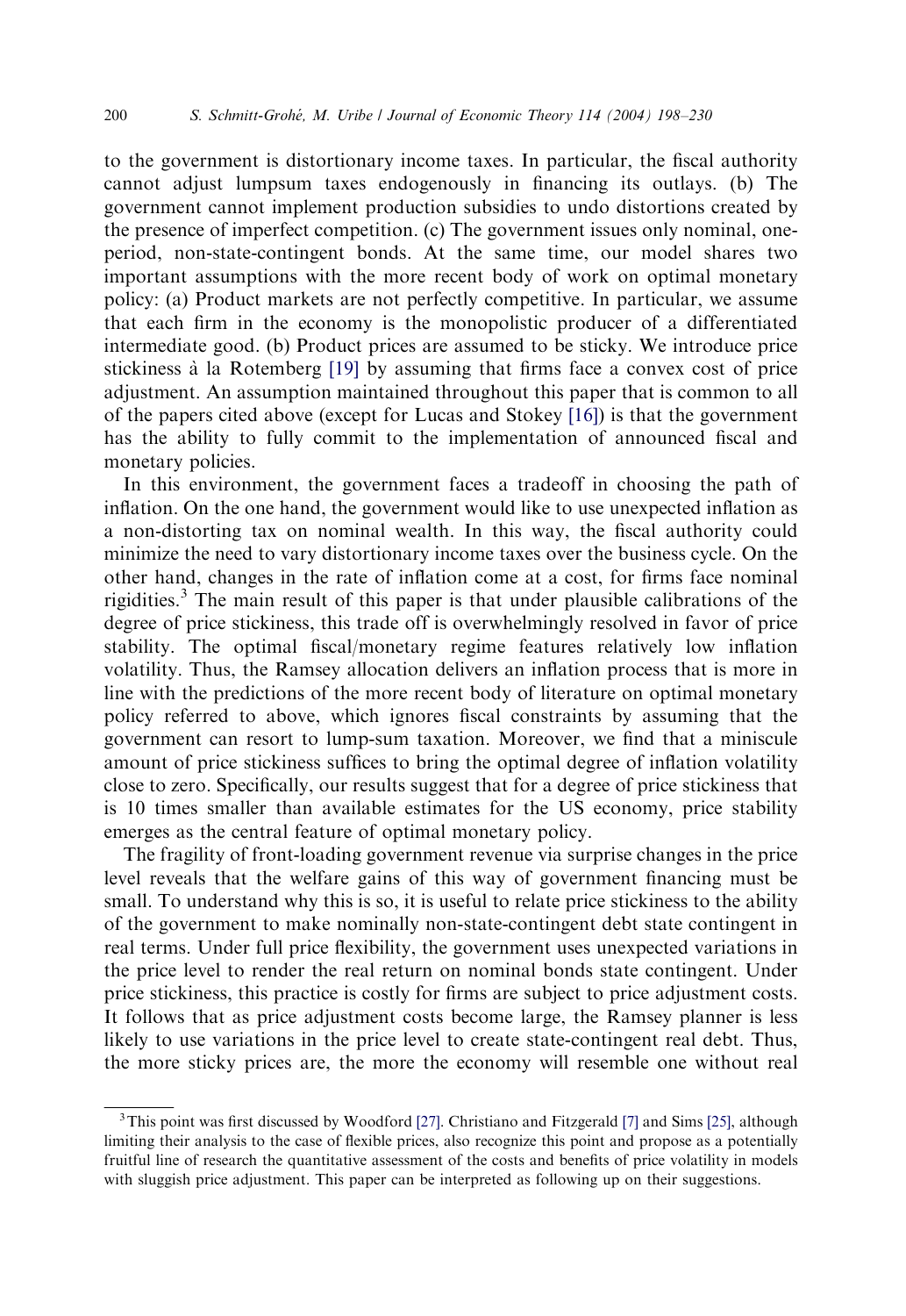state-contingent debt. Recent work by Aiyagari et al. [\[1\]](#page-31-0) shows that the level of welfare in Ramsey economies with and without real state-contingent debt is virtually the same. As a consequence, in the sticky-price model studied in this paper, the Ramsey planner is willing to give up front loading all together to avoid price adjustment costs even when such costs are fairly small.<sup>4</sup>

Indeed, in financing the budget the Ramsey planner replaces front-loading with standard debt and tax instruments. For example, in response to an unexpected increase in government spending the planner does not generate a surprise increase in the price level. Instead, he chooses to finance the increase in government purchases partly through an increase in income tax rates and partly through an increase in public debt. The planner minimizes the tax distortion by spreading the required tax increase over many periods. This tax-smoothing behavior induces near-random walk dynamics into the tax rate and public debt. By contrast, under full price flexibility (i.e., when the government can create real-state contingent debt) tax rates and public debt inherit the stochastic process of the underlying shocks.

An important conclusion of our study is thus that the Barro [\[2\]-](#page-31-0)Aiyagari et al. [\[1\]](#page-31-0) result, namely, that optimal policy imposes a near random walk behavior on taxes and debt, does not require the unrealistic assumption that the government can issue only non-state-contingent real debt. This result emerges naturally in economies with nominally non-state contingent debt, clearly the case of greatest empirical relevance, anda minimum amount of price rigidity.

The remainder of the paper is organized in 8 sections. Section 2 describes the economic environment anddefines a competitive equilibrium. Section 3 presents the Ramsey problem. Section 4 analyzes the business-cycle properties of Ramsey allocations. It first describes the calibration of the model. Then it presents the central result of the paper, namely, that even under very small price adjustment costs the optimal inflation volatility is near zero. Section 5 shows that when prices are sticky, public debt and tax rates are near random walk processes whereas when prices are flexible they have a strong mean reverting component. Section 6 shows that pricestickiness introduces deviations from the Friedman rule. Section 7 presents a discussion of the accuracy of the numerical solution method. Section 8 investigates whether the time series process for the nominal interest rate implied by the Ramsey policy can be representedas a Taylor-type interest rate feedback rule. Finally, Section 9 presents concluding remarks.

# 2. The model

In this section we develop a simple infinite-horizon production economy with imperfectly competitive product markets and sticky prices. A demand for money is motivated by assuming that money facilitates transactions. The government finances

<sup>&</sup>lt;sup>4</sup> Again, by small we mean a value for the parameter determining the degree of price sluggishness that is many times smaller than available empirical estimates of that parameter basedon data from the United States and other industrialized economies.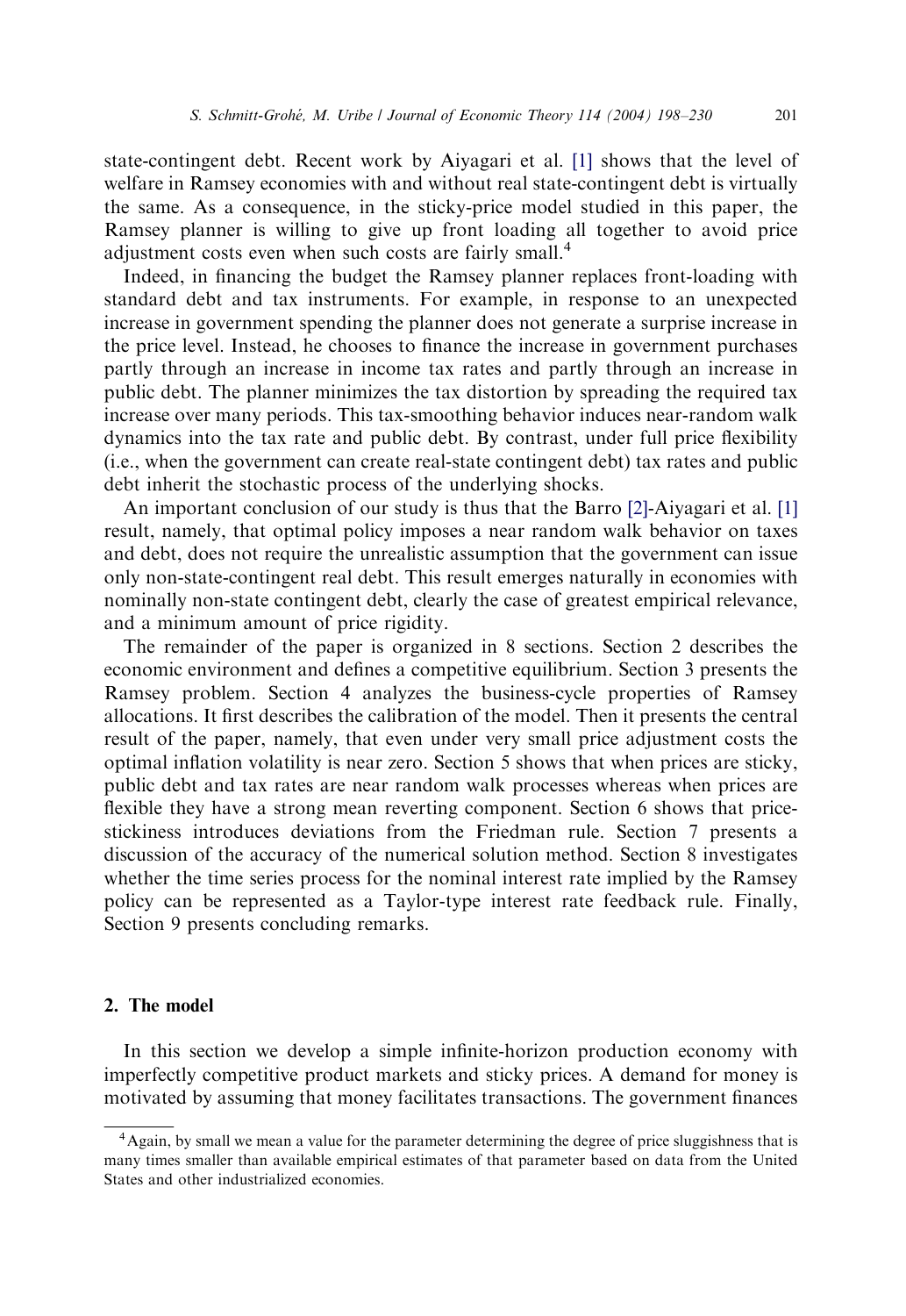an exogenous stream of purchases by levying distortionary income taxes, printing money, and issuing one-period nominally risk-free bonds.

# 2.1. The private sector

Consider an economy populated by a large number of identical households. Each household has preferences defined over processes of consumption and leisure and described by the utility function

$$
E_0 \sum_{t=0}^{\infty} \beta^t U(c_t, h_t), \qquad (1)
$$

where  $c_t$  denotes consumption,  $h_t$  denotes labor effort,  $\beta \in (0,1)$  denotes the subjective discount factor, and  $E_0$  denotes the mathematical expectation operator conditional on information available in period  $0$ . The single period utility function  $U$ is assumed to be increasing in consumption, decreasing in effort, strictly concave, and twice continuously differentiable.

In each period  $t\geq0$ , households can acquire two types of financial assets: fiat money,  $M_t$ , and one-period, state-contingent, nominal assets,  $D_{t+1}$ , that pay the random amount  $D_{t+1}$  of currency in a particular state of period  $t+1$ . Money facilitates consumption purchases. Specifically, consumption purchases are subject to a proportional transaction cost  $s(v_t)$  that depends on the household's money- toconsumption ratio, or consumption-based money velocity,

$$
v_t = \frac{P_t c_t}{M_t},\tag{2}
$$

where  $P_t$  denotes the price of the consumption good in period t. The transaction cost function,  $s(v)$ , satisfies the following assumption:

**Assumption 1.** The function  $s(v)$  satisfies: (a)  $s(v)$  is non-negative and twice continuously differentiable; (b) there exists a level of velocity  $y > 0$ , to which we<br>refer as the satistion level of money such that  $s(x) = s'(x) = 0$ ; (c)  $(x - y)s'(x) > 0$  for refer as the satiation level of money, such that  $s(y) = s'(y) = 0$ ; (c)  $(v - y)s'(v) > 0$  for % %  $v \neq v$ ; and (d)  $2s'(v) + vs''(v) > 0$  for all  $v \ge v$ .

Assumption 1(b) ensures that the Friedman rule, i.e., a zero nominal interest rate, need not be associated with an infinite demand for money. It also implies that both the transaction cost and the distortion it introduces vanish when the nominal interest rate is zero. Assumption 1(c) guarantees that in equilibrium money velocity is always greater than or equal to the satiation level. Assumption 1(d) ensures that the demand for money is decreasing in the nominal interest rate. (Note that Assumption 1(d) is weaker than the more common assumption of strict convexity of the transaction cost function.)

The consumption good  $c_t$  is assumed to be a composite good made of a continuum of intermediate differentiated goods. The aggregator function is of the Dixit–Stiglitz type. Each household is the monopolistic producer of one variety of intermediate goods. In turn, intermediate goods are produced using a linear technology,  $z_t \tilde{h_t}$ , that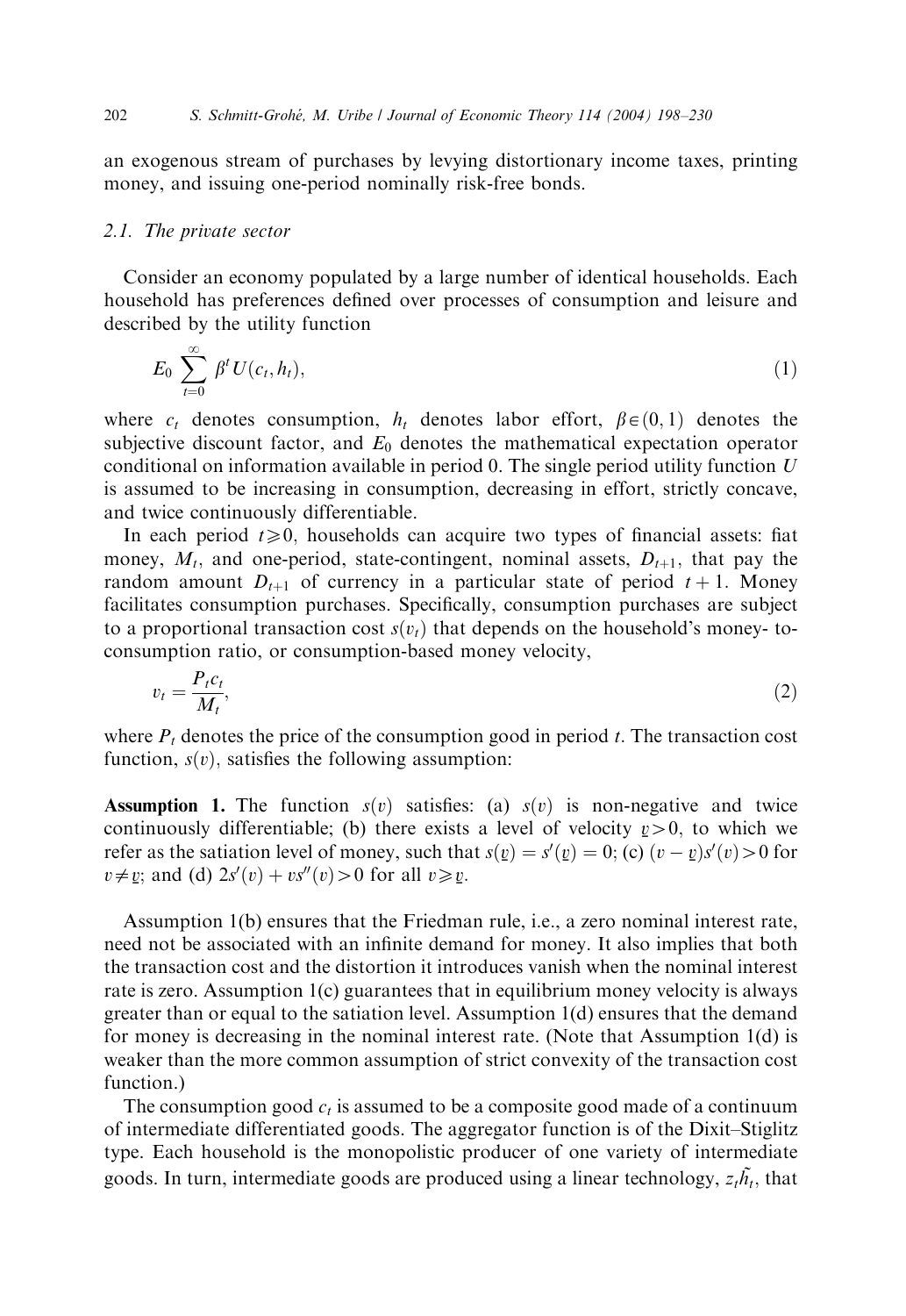takes labor,  $\tilde{h}_t$ , as the sole input and is subject to an exogenous productivity shock,  $z_t$ . The household hires labor from a perfectly competitive market. The demand for the intermediate input is of the form  $Y_t d(p_t)$ , where  $Y_t$  denotes the level of aggregate demand and  $p_t$  denotes the relative price of the intermediate good in terms of the composite consumption good. The relative price  $p_t$  is defined as  $\tilde{P}_t/P_t$ , where  $\tilde{P}_t$  is the nominal price of the intermediate good produced by the household and  $P_t$  is the price of the composite consumption good. The demand function  $d(\cdot)$  is assumed to be decreasing and to satisfy  $d(1) = 1$  and  $d'(1) < -1$ . The restrictions on  $d(1)$  and  $d'(1)$  are necessary for the existence of a symmetric equilibrium. The monopolist sets the price of the good it supplies taking the level of aggregate demand as given, and is constrained to satisfy demand at that price, that is,

$$
z_t \tilde{h_t} \ge Y_t d(p_t). \tag{3}
$$

We follow Rotemberg [\[19\]](#page-32-0) and introduce sluggish price adjustment by assuming that the firm faces a resource cost that is quadratic in the inflation rate of the good it produces

Price adjustment cost = 
$$
\frac{\theta}{2} \left( \frac{\tilde{P}_t}{\tilde{P}_{t-1}} - 1 \right)^2.
$$

The parameter  $\theta$  measures the degree of price stickiness. The higher is  $\theta$  the more sluggish is the adjustment of nominal prices. If  $\theta = 0$ , then prices are flexible.

The flow budget constraint of the household/firm unit in period  $t$  is then given by

$$
P_{t}c_{t}[1 + s(v_{t})] + M_{t} + E_{t}r_{t+1}D_{t+1}
$$
  
\n
$$
\leq M_{t-1} + D_{t} + P_{t}\left[\frac{\tilde{P}_{t}}{P_{t}}Y_{t}d\left(\frac{\tilde{P}_{t}}{P_{t}}\right) - w_{t}\tilde{h}_{t} - \frac{\theta}{2}\left(\frac{\tilde{P}_{t}}{\tilde{P}_{t-1}} - 1\right)^{2}\right]
$$
  
\n
$$
+ (1 - \tau_{t})P_{t}w_{t}h_{t}, \qquad (4)
$$

where  $w_t$  is the real wage rate and  $\tau_t$  is the labor income tax rate. The variable  $r_{t+1}$ denotes the period-t price of a claim to one unit of currency in a particular state of period  $t + 1$  divided by the probability of occurrence of that state conditional on information available in period  $t$ . The left-hand side of the budget constraint represents the uses of wealth: consumption spending, including transactions costs, money holdings, and purchases of interest bearing assets. The right-hand side shows the sources of wealth: money, the payoff of contingent claims acquiredin the previous period, profits from the sale of the differentiated good net of the priceadjustment cost, and after-tax labor income.

In addition, the household is subject to the following borrowing constraint that prevents it from engaging in Ponzi schemes:

$$
\lim_{j \to \infty} E_t q_{t+j+1} (D_{t+j+1} + M_{t+j}) \geq 0,
$$
\n(5)

at all dates and under all contingencies. The variable  $q_t$  represents the period-zero price of one unit of currency to be delivered in a particular state of period  $t$  divided by the probability of occurrence of that state given information available at time 0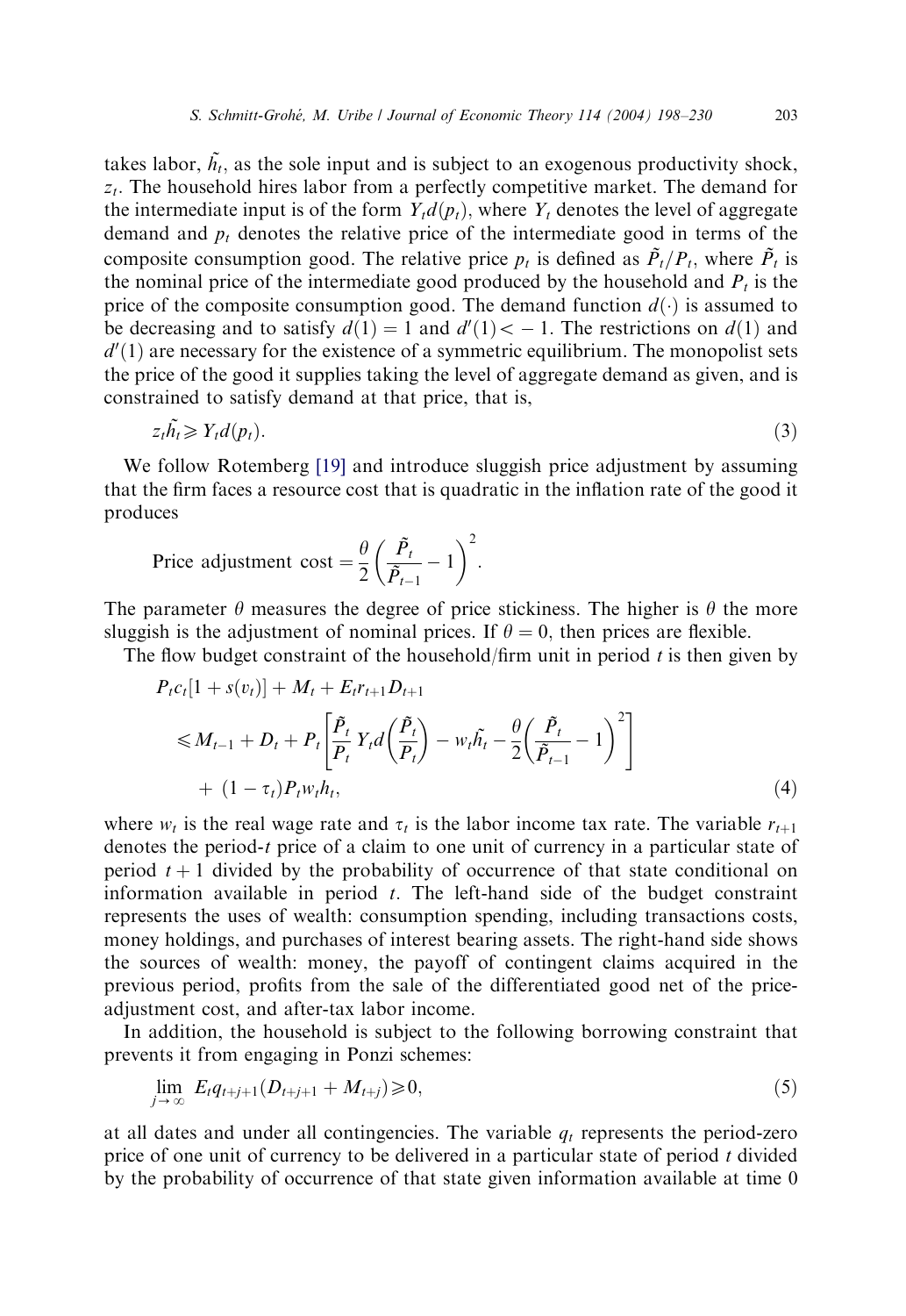and is given by

 $q_t = r_1r_2\cdots r_t$ 

with  $q_0 \equiv 1$ .

The household chooses the set of processes  $\{c_t, h_t, \tilde{h_t}, \tilde{P_t}, v_t, M_t, D_{t+1}\}_{t=0}^{\infty}$ , so as to maximize (1) subject to  $(2)$ –(5), taking as given the set of processes  $\{Y_t, P_t, w_t, r_{t+1}, \tau_t, z_t\}_{t=0}^{\infty}$  and the initial condition  $M_{-1} + D_0$ .

Let the multiplier on the flow budget constraint (4) be  $\lambda_t/P_t$  and the one on the production constraint (3) be  $mc_t\lambda_t$ . Then the first-order conditions of the household's maximization problem are  $(2)$ – $(5)$  holding with equality and

$$
U_c(c_t, h_t) = \lambda_t [1 + s(v_t) + v_t s'(v_t)],
$$
\n(6)

$$
-\frac{U_h(c_t, h_t)}{U_c(c_t, h_t)} = \frac{(1 - \tau_t)w_t}{1 + s(v_t) + v_t s'(v_t)},
$$
\n(7)

$$
v_t^2 s'(v_t) = 1 - E_t r_{t+1},\tag{8}
$$

$$
\frac{\lambda_t}{P_t} r_{t+1} = \beta \frac{\lambda_{t+1}}{P_{t+1}},\tag{9}
$$

$$
mc_t = \frac{w_t}{z_t},\tag{10}
$$

$$
0 = \lambda_t [Y_t d(p_t) + p_t Y_t d'(p_t) - \theta \pi_t (\pi_t p_t / p_{t-1} - 1) - mc_t Y_t d'(p_t)]
$$
  
+  $\beta \theta E_t \lambda_{t+1} \pi_{t+1} (\pi_{t+1} p_{t+1} / p_t - 1) p_{t+1} / p_t^2,$  (11)

where  $\pi_t \equiv P_t/P_{t-1}$  denotes the gross consumer price inflation rate. The interpretation of these optimality conditions is straightforward. First-order condition (6) states that the transaction cost introduces a wedge between the marginal utility of consumption and the marginal utility of wealth. The assumed form of the transaction cost function ensures that this wedge is zero at the satiation point  $\underline{v}$ <br>and increasing in money velocity for  $v > v$ . Eq. (7) shows that both the labor income and increasing in money velocity for  $v > v$ . Eq. (7) shows that both the labor income tax rate and the transaction cost distort the consumption/leisure margin. Given the tax rate and the transaction cost distort the consumption/leisure margin. Given the wage rate, households will tend to work less and consume less the higher is  $\tau$  or the larger is  $v_t$ . Eq. (8) implicitly defines the household's money demand function. Note that  $E_t r_{t+1}$  is the period-t price of an asset that pays one unit of currency in every state in period  $t + 1$ . Thus  $E_t r_{t+1}$  represents the inverse of the gross nominal risk-free interest rate. Formally, letting  $R_t$  denote the gross risk-free nominal interest rate, we have

$$
R_t = \frac{1}{E_t r_{t+1}}.
$$

Assumption 1 implies that the demand for money is strictly decreasing in the nominal interest rate andunit elastic in consumption. Eq. (9) represents a standard pricing equation for one-period-ahead nominal contingent claims. Eq. (10) states that marginal cost equals the ratio of wages to the marginal product of labor.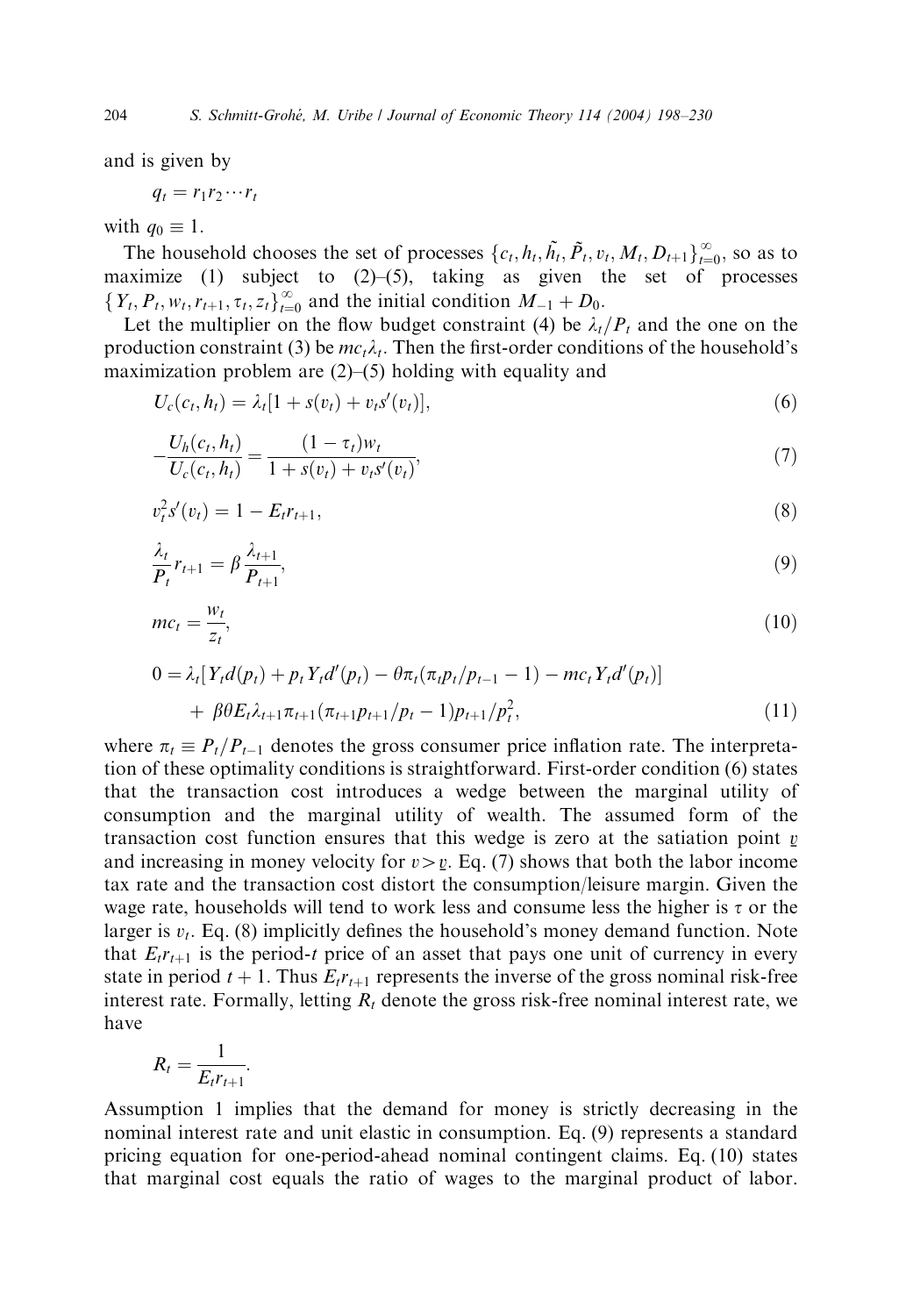Finally, Eq. (11) states that the presence of price-adjustment costs prevents firms in the short run from setting their prices so as to equate marginal revenue,  $p_t$  +  $d(p_t)/d'(p_t)$ , to marginal cost, mc<sub>t</sub>.

#### 2.2. The government

The government faces a stream of public consumption, denoted by  $g_t$ , that is exogenous, stochastic, and unproductive. These expenditures are financed by levying labor income taxes at the rate  $\tau_t$ , by printing money, and by issuing one-period, riskfree (non-contingent), nominal obligations, which we denote by  $B_t$ . The government's sequential budget constraint is then given by

$$
M_t + B_t = M_{t-1} + R_{t-1}B_{t-1} + P_t g_t - \tau_t P_t w_t h_t
$$

for  $t\geq0$ . The monetary/fiscal regime consists in the announcement of statecontingent plans for the nominal interest rate and the tax rate,  $\{R_t, \tau_t\}$ .

#### 2.3. Equilibrium

We restrict attention to symmetric equilibria where all households charge the same price for the good they produce. As a result, we have that  $p_t = 1$  for all t. It then follows from the fact that all firms face the same wage rate, the same technology shock, and the same production technology, that they all hire the same amount of labor. That is,  $\tilde{h}_t = h_t$ . Also, because all firms charge the same price, we have that the marginal revenue of the individual monopolist is constant and equal to  $1 + 1/d'(1)$ . Let

$$
\eta \equiv d'(1)
$$

denote the equilibrium value of the elasticity of demand faced by the individual producers of intermediate goods. Then in equilibrium equation (11) gives rise to the following expectations augmented Phillips curve:

$$
\lambda_t \pi_t(\pi_t - 1) = \beta E_t \lambda_{t+1} \pi_{t+1}(\pi_{t+1} - 1) + \frac{\lambda_t \eta z_t h_t}{\theta} \left[ \frac{1 + \eta}{\eta} - \frac{w_t}{z_t} \right]. \tag{12}
$$

An aggregate supply relation of this type is a standard feature of the recent neo-Keynesian literature on optimal monetary policy.

Because all households are identical, in equilibrium there is no borrowing or lending among them. Thus, all interest-bearing asset holdings by private agents are in the form of government securities.

That is,

$$
D_t = R_{t-1}B_{t-1}
$$

at all dates and all contingencies. Finally, in equilibrium, it must be the case that the nominal interest rate is non-negative,

$$
R_t\!\geq 1.
$$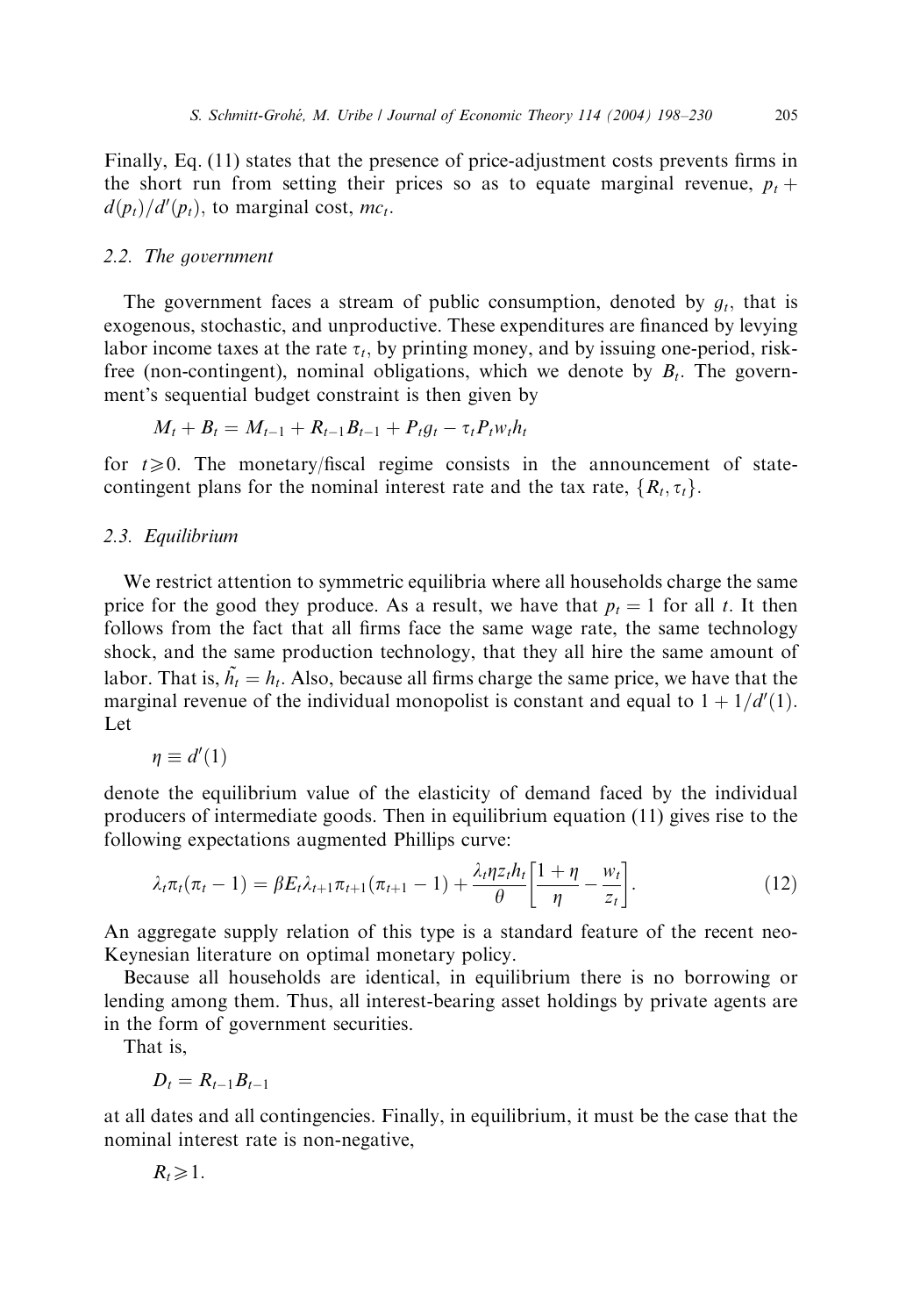Otherwise pure arbitrage opportunities would exist and households' demand for consumption would not be well defined.

We are now ready to define an equilibrium. A competitive equilibrium is a set of plans  $\{c_t, h_t, M_t, B_t, v_t, mc_t, \lambda_t, P_t, q_t, r_{t+1}\}\$  satisfying the following conditions:

$$
U_c(c_t, h_t) = \lambda_t [1 + s(v_t) + v_t s'(v_t)],
$$
\n(13)

$$
-\frac{U_h(c_t, h_t)}{U_c(c_t, h_t)} = \frac{(1 - \tau_t)z_t mc_t}{1 + s(v_t) + v_t s'(v_t)},
$$
\n(14)

$$
v_t^2 s'(v_t) = \frac{R_t - 1}{R_t},\tag{15}
$$

$$
\lambda_t r_{t+1} = \beta \lambda_{t+1} \frac{P_t}{P_{t+1}},\tag{16}
$$

$$
R_t = \frac{1}{E_t r_{t+1}} \ge 1,\tag{17}
$$

$$
\lambda_t \pi_t(\pi_t - 1) = \beta E_t \lambda_{t+1} \pi_{t+1}(\pi_{t+1} - 1) + \frac{\lambda_t \eta z_t h_t}{\theta} \left[ \frac{1 + \eta}{\eta} - mc_t \right],
$$
\n(18)

$$
M_t + B_t + \tau_t P_t z_t m c_t h_t = R_{t-1} B_{t-1} + M_{t-1} + P_t g_t, \qquad (19)
$$

$$
\lim_{j \to \infty} E_t q_{t+j+1} (R_{t+j} B_{t+j} + M_{t+j}) = 0, \tag{20}
$$

$$
q_t = r_1 r_2 \cdots r_t; \quad \text{with } q_0 = 1,
$$
\n
$$
(21)
$$

$$
[1 + s(v_t)]c_t + g_t + \frac{\theta}{2}(\pi_t - 1)^2 = z_t h_t,
$$
\n(22)

$$
v_t = P_t c_t / M_t,\tag{23}
$$

given policies  $\{R_t, \tau_t\}$ , exogenous processes  $\{z_t, g_t\}$ , and the initial condition  $R_{-1}B_{-1} + M_{-1} > 0.$ 

# 3. The Ramsey problem

The optimal fiscal and monetary policy is the process  $\{R_t, \tau_t\}$  associated with the competitive equilibrium that yields the highest level of utility to the representative household, that is, that maximizes (1). As is well known, in the absence of price stickiness, the Ramsey planner will always find it optimal to confiscate the entire initial nominal wealth of the household by choosing a policy that results in an infinite initial price level,  $P_0 = \infty$ . This is because such a confiscation amounts to a nondistortionary lump-sum tax. To avoid this unrealistic feature of optimal policy, it is typically assumed in the flexible-price literature that the initial price level is given. We follow this tradition here to make our results comparable to those obtained under frictionless price adjustment. However, we note that in the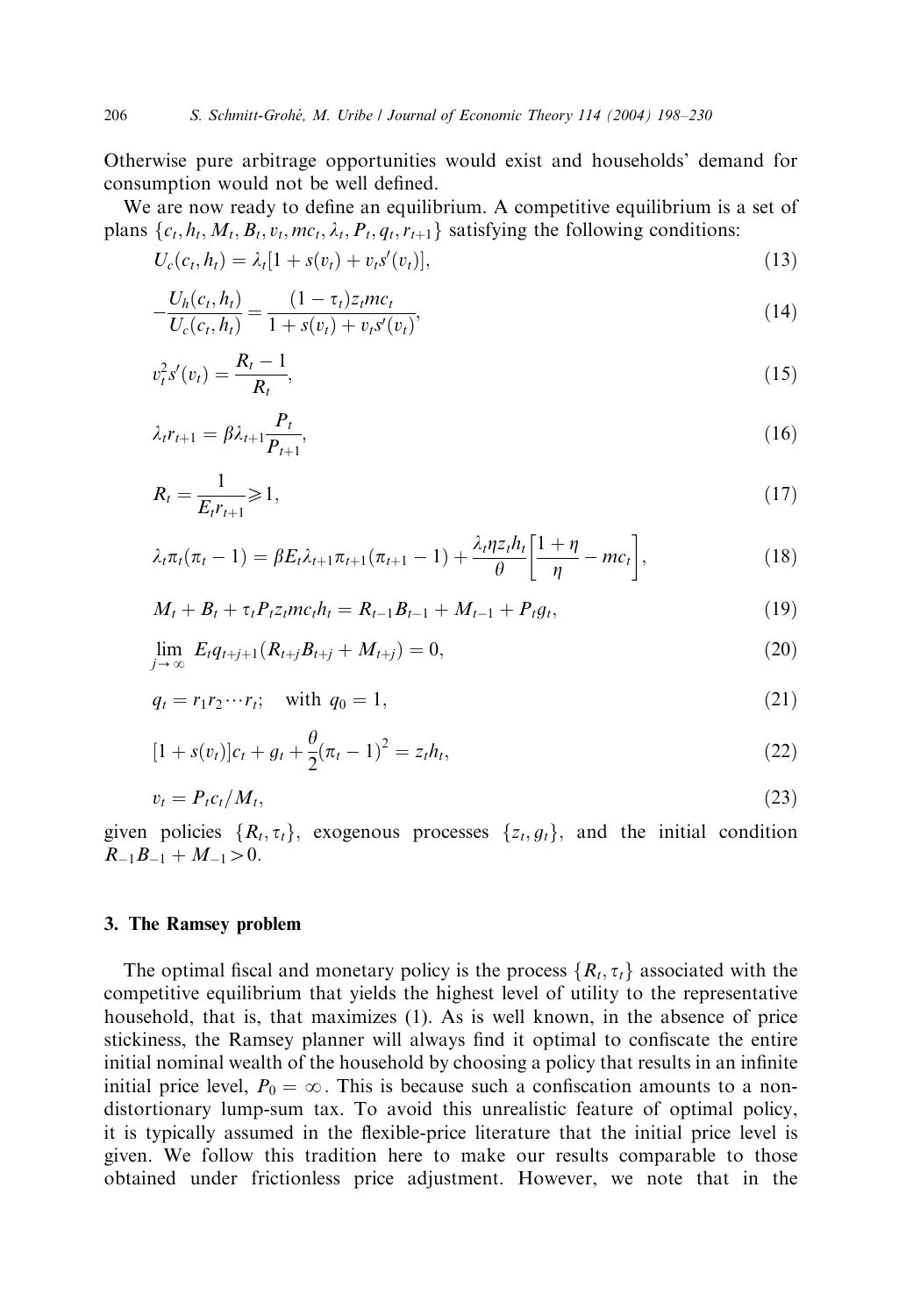presence of price adjustment costs it may not be optimal for the Ramsey planner to choose  $P_0 = \infty$ . The reason is twofold. First, such policy would be distortionary as it would introduce a large deviation of marginal cost from marginal revenue. Second, an infinitely large initial inflation would absorb a large amount of output because the implementation of price changes requires the use of real resources.

A key difference between our model with sticky prices and non-state-contingent nominal government debt and models with flexible prices (such as [\[4,5,6\]\)](#page-31-0) or models with sticky prices but state-contingent debt (like the model considered by Correia et al. [\[9\]\)](#page-32-0) is that in our model the primal form of the competitive equilibrium can no longer be reduced to a single intertemporal implementability (budget) constraint in period0 anda feasibility constraint holding in every period. This feature of the Ramsey problem is akin to the one identified by Aiyagari et al. [\[1\]](#page-31-0) in their analysis of optimal policy in a real economy without state-contingent debt. The reason why under sticky prices and nominally non-state contingent debt the Ramsey constraints cannot be statedin terms of a single time-zero implementability constraint is the following. Under price flexibility, given a real allocation, the path for prices is uniquely determined in such a way that it ensures that the implied real return on nominal debt satisfies the transversality condition of the competitive equilibrium at all dates and all states. Under price stickiness, the price path is more constrained for it must also satisfy the expectations augmented Phillips curve. However, a price path that satisfies the expectations augmented Phillips curve and a time-zero implementability constraint may not result in a state-contingent real government debt path that satisfies the transversality condition of the competitive equilibrium (Eq. (20)) at all dates and under all contingencies.

The following proposition presents a simpler form of the competitive equilibrium.<sup>5</sup>

**Proposition 1.** Plans  $\{c_t, h_t, v_t, \pi_t, \lambda_t, b_t, mc_t\}_{t=0}^{\infty}$  satisfying (13), (18), (22), and

$$
\lambda_t = \beta \rho(v_t) E_t \frac{\lambda_{t+1}}{\pi_{t+1}},\tag{24}
$$

$$
\frac{c_t}{v_t} + b_t + \left( mc_t z_t + \frac{U_h(c_t, h_t) \gamma(v_t)}{U_c(c_t, h_t)} \right) h_t = \frac{\rho(v_{t-1}) b_{t-1}}{\pi_t} + \frac{c_{t-1}}{v_{t-1} \pi_t} + g_t, \quad t > 0, \quad (25)
$$

$$
\frac{c_0}{v_0} + b_0 + \left( mc_0 z_0 + \frac{U_h(c_0, h_0) \gamma(v_0)}{U_c(c_0, h_0)} \right) h_0 = \frac{R_{-1} B_{-1} + M_{-1}}{P_{-1} \pi_0} + g_0,
$$
\n
$$
\lim_{j \to \infty} E_t \left[ \beta \frac{\gamma^{\lambda_{t+j+1}}}{\pi_{t+j+1}} \left( \rho(v_{t+j}) b_{t+j} + \frac{c_{t+j}}{v_{t+j}} \right) \right] = 0,
$$
\n(26)

 $v_t \geq v$  and  $v_t^2 s'(v_t) < 1$ ,

 $5$ This statement of the competitive equilibrium could be simplified further by using (13) and (18) to eliminate  $\lambda_t$  and  $mc_t$ .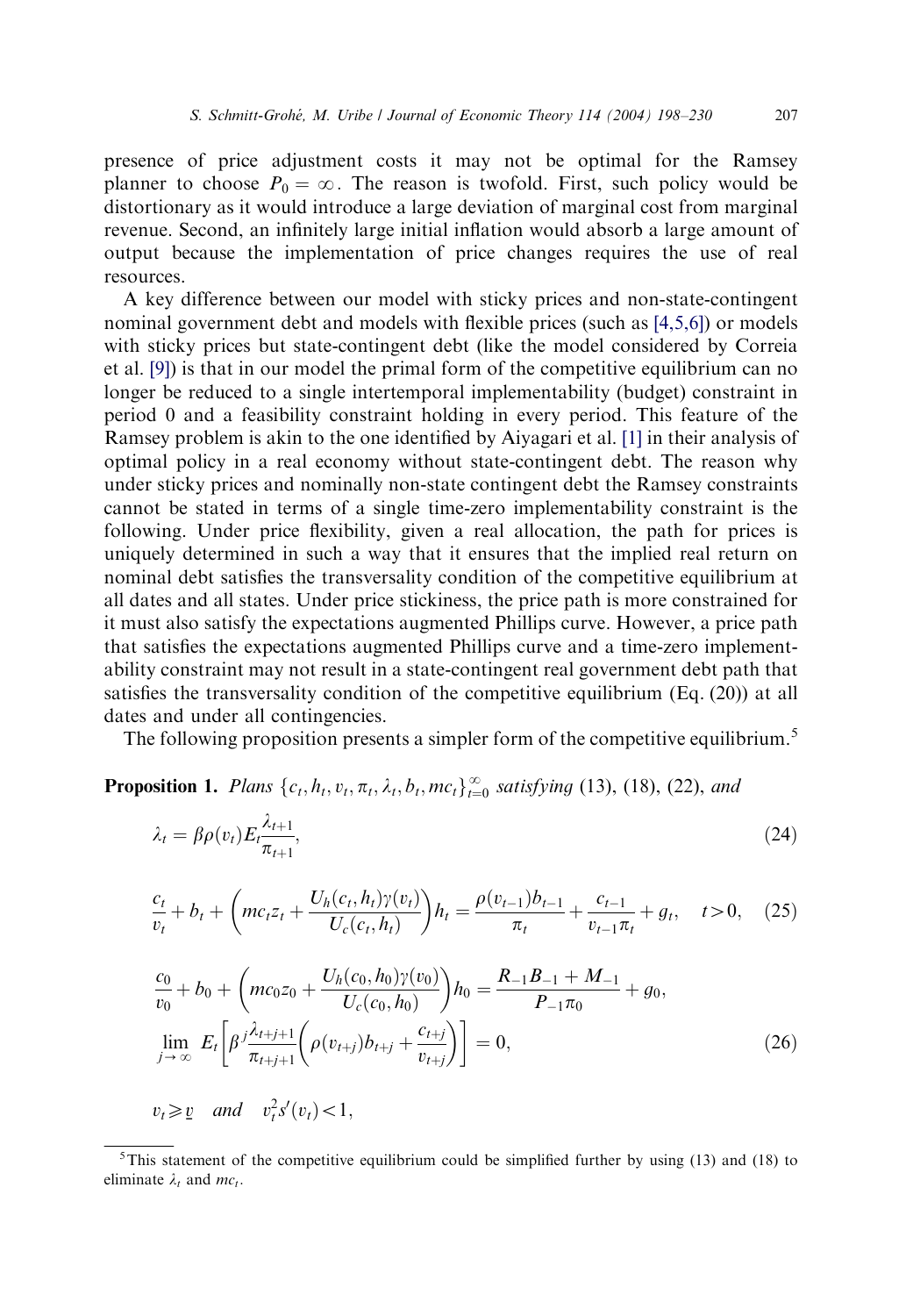for all dates and under all contingencies given  $(R_{-1}B_{-1} + M_{-1})/P_{-1}$ , are the same as those satisfying  $(13)$ – $(23)$ , where

$$
\gamma(v_t) \equiv 1 + s(v_t) + v_t s'(v_t)
$$

and

$$
\rho(v_t) \equiv 1/[1 - v_t^2 s'(v_t)].
$$

Proof. See Appendix A.

We assume that the government has the ability to commit to the contingent policy rules it announces at date 0. It then follows from Proposition 1 that the Ramsey problem can be stated as choosing contingent plans  $c_t$ ,  $h_t$ ,  $v_t$ ,  $\pi_t$ ,  $\lambda_t$ ,  $b_t$ , and  $mc_t$  so as to maximize (1) subject to (13), (18), (22), (24)–(26),  $v_t \ge v_t$ , and  $v_t^2 s'(v_t) < 1$ , taking as given  $(M_{-1} + R_{-1}B_{-1})/P_0$  and the exogenous stochastic processes  $g_t$  and  $z_t$ . The Lagrangian of the Ramsey planner's problem as well as the associated first-order conditions are shown in Appendix B.  $\Box$ 

# 3.1. Alternative representation of the Ramsey constraints

While it is not possible to reduce the constraints of the Ramsey problem to a single intertemporal implementability constraint in period 0 and one feasibility constraint holding at every date and at every state, as is the case under price flexibility, it is possible to express the set of constraints the Ramsey planner faces in terms of a sequence of intertemporal implementability constraints rather than in terms of the sequence of transversality conditions given in (26). The next proposition presents such a representation.

**Proposition 2.** Plans  $\{c_t, h_t, v_t, \pi_t, b_t, mc_t\}_{t=0}^{\infty}$  satisfying the feasibility constraint (22), the expectations augmented Phillips curve

$$
\pi_t(\pi_t - 1) = \beta E_t \frac{U_c(c_{t+1}, h_{t+1})}{U_c(c_t, h_t)} \frac{\gamma(v_t)}{\gamma(v_{t+1})} \pi_{t+1}(\pi_{t+1} - 1) + \frac{\eta z_t h_t}{\theta} \left[ \frac{1 + \eta}{\eta} - mc_t \right], \tag{27}
$$

the sequential budget constraint of the government,

$$
\frac{c_t}{v_t} + b_t + \left[ mc_t z_t + \frac{U_h(c_t, h_t) \gamma(v_t)}{U_c(c_t, h_t)} \right] h_t = \frac{\rho(v_{t-1}) b_{t-1}}{\pi_t} + \frac{c_{t-1}}{v_{t-1} \pi_t} + g_t \quad \forall t \ge 1,
$$
 (28)

$$
\frac{c_0}{v_0} + b_0 + \left[ mc_0 z_0 + \frac{U_h(c_0, h_0) \gamma(v_0)}{U_c(c_0, h_0)} \right] h_0 = \frac{R_{-1} B_{-1} + M_{t-1}}{P_{-1} \pi_0} + g_0,
$$

the sequence of intertemporal budget constraints

$$
E_{t} \sum_{j=0}^{\infty} \beta^{j} \left[ U_{c}(c_{t+j}, h_{t+j})c_{t+j} + U_{h}(c_{t+j}, h_{t+j})h_{t+j} + z_{t+j}h_{t+j}(mc_{t+j} - 1) \frac{U_{c}(c_{t+j}, h_{t+j})}{\gamma(v_{t+j})} + \frac{\theta}{2}(\pi_{t+j} - 1)^{2} \frac{U_{c}(c_{t+j}, h_{t+j})}{\gamma(v_{t+j})} \right] = \frac{U_{c}(c_{t}, h_{t})}{\gamma(v_{t})} \left[ \frac{c_{t-1}/v_{t-1} + \rho(v_{t-1})b_{t-1}}{\pi_{t}} \right] \tag{29}
$$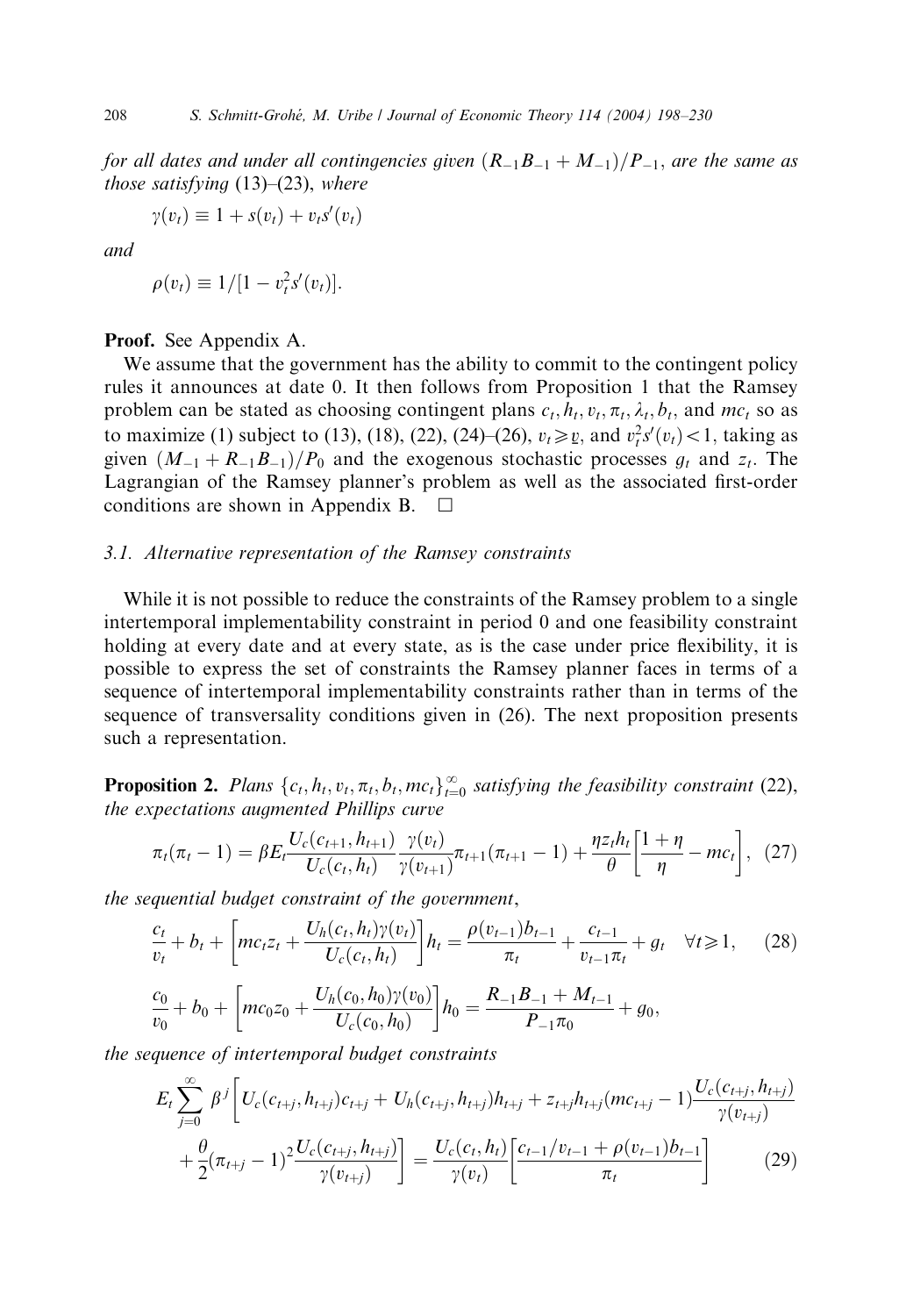and the boundary conditions on  $v_t$ 

 $v_t \geq v$  and  $v_t^2 s'(v_t) < 1$ ,

for all dates and under all contingencies given  $(R_{-1}B_{-1} + M_{-1})/P_{-1}$ , are the same as those satisfying the definition of a competitive equilibrium, that is,  $(13)$ – $(23)$ .

# Proof. See Appendix C.

This more compact representation of the restrictions of a competitive equilibrium facilitates comparison with those arising in real economies without state-contingent debt [\[1\]](#page-31-0).

# 4. Optimal inflation volatility

In this section we characterize numerically the dynamic properties of Ramsey allocations. We compute dynamics by solving first- and second-order logarithmic approximations to the Ramsey planner's policy functions arounda non-stochastic Ramsey steady state. We first describe the calibration of the model and then present the quantitative results.

# 4.1. Calibration

We calibrate our model to the US economy. The time unit is meant to be a year. We assume that up to period 0, the economy is in the non-stochastic steady state of a competitive equilibrium with constant paths for consumption, hours, nominal interest rates, inflation, tax rates, etc. To facilitate comparison to the case of price flexibility we adopt, where possible, the calibration of Schmitt-Grohé and Uribe [\[23\].](#page-32-0) Specifically, we assume that in the steady state the inflation rate is 4.2 percent per year, which is consistent with the average growth rate of the US GDP deflator over the period  $1960:Q1$  to  $1998:Q3$ , that the debt-to-GDP ratio is 0.44 percent, which corresponds to the figure observed in the United States in 1995 (see the 1997 Economic Report of the President, Table B-79), and that government expenditures are equal to 20 percent of GDP, a figure that is in line with postwar US data. We follow Prescott [\[18\]](#page-32-0) and set the subjective discount rate  $\beta$  to 0.96 to be consistent with a steady-state real rate of return of 4 percent per year.

We assume that the single-period utility index is of the form

 $U(c, h) = \ln(c) + \delta \ln(1 - h).$ 

We set the preference parameter  $\delta$  so that in the flexible-price steady-state households allocate 20 percent of their time to work. The resulting parameter value is  $\delta = 2.9.^6$ 

<sup>&</sup>lt;sup>6</sup>See [\[23\]](#page-32-0) for a derivation of the exact relations used to identify  $\delta$ .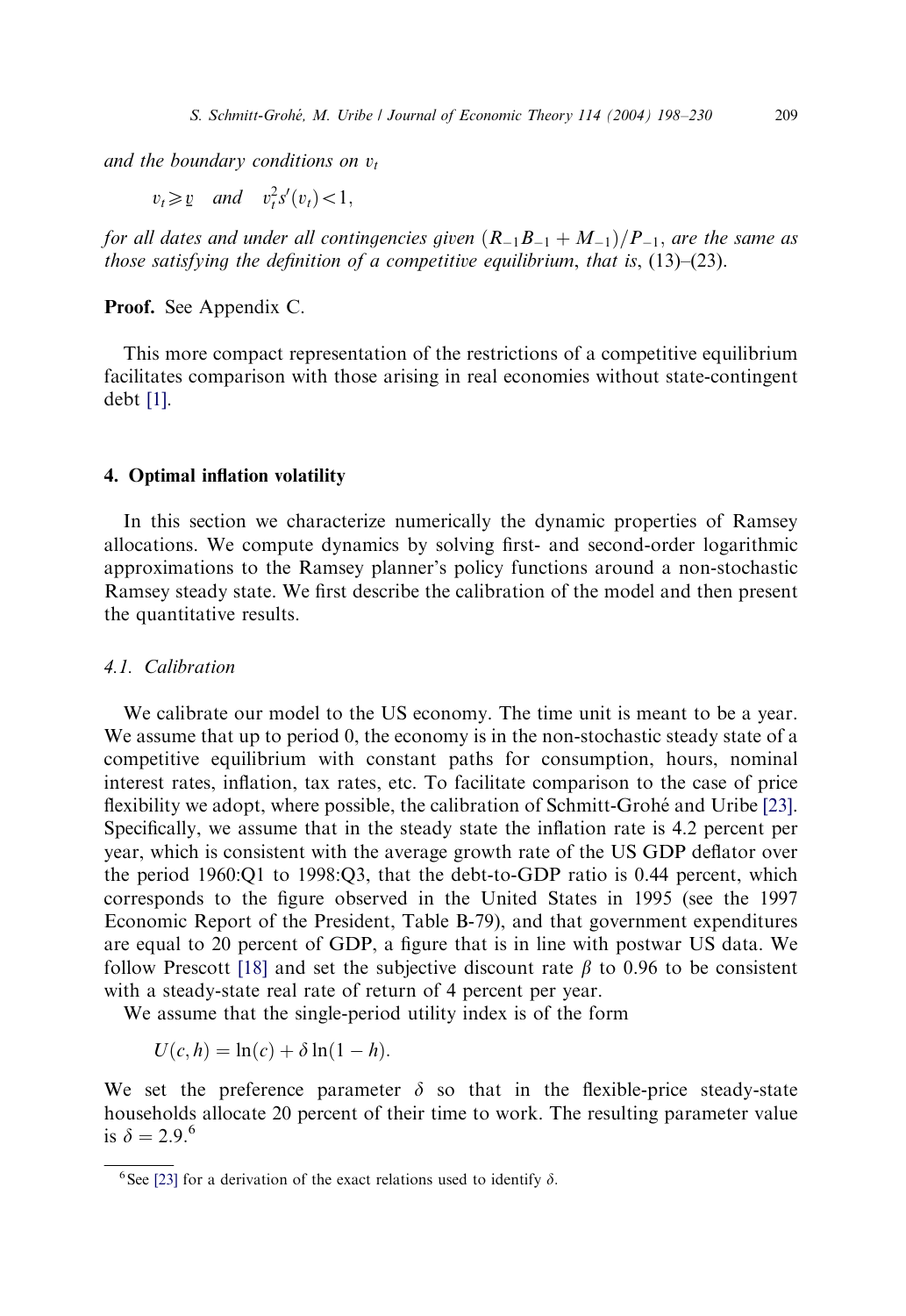To calibrate the price elasticity of demand  $\eta$ , we use the fact that in a flexible price equilibrium the value-added markup of prices over marginal costs, which we denote by u, is related to  $\eta$  as  $1 + \mu = \eta/(1 + \eta)$ . Drawing from the empirical study of Basu and Fernald [\[3\]](#page-31-0), we assign a value of 0.2 to  $\mu$ . Basu and Fernald estimate gross output production functions and obtain estimates for the gross-output markup of about 0.1. They show that their estimates are consistent with values for the valueadded markup of up to 0.25.

To calibrate the degree of price stickiness, we use Sbordone's [\[22\]](#page-32-0) estimate of a linear new-Keynesian Phillips curve. Such a Phillips curve arises in our model from a log-linearization of equilibrium condition (18) around a zero-inflation steady state:

$$
\hat{\pi}_t = \beta E_t \hat{\pi}_{t+1} + \frac{h}{\theta \mu} \widehat{mc}_t,
$$

where a circumflex denotes log-deviations from the steady state. Using quarterly postwar US data, Sbordone estimates the coefficient  $\theta\mu/h$  to be 17.5. Given our calibration  $h = 0.2$  and  $\mu = 0.2$ , we have that the price-stickiness coefficient  $\theta$  is 17.5. As pointed out by Sbordone, in a Calvo–Yun staggered-price setting model, this value of  $\theta$  implies that firms change their price on average every 9 months. Because in our model the time unit is a year, we set  $\theta$  equal to 17.5/4.

We use the following specification for the transactions cost technology:

$$
s(v) = Av + B/v - 2\sqrt{AB}.
$$
\n(30)

This functional form implies a satiation point for consumption-basedmoney velocity,  $\dot{v}$ , equal to  $\sqrt{B/A}$ . The money demand function implied by the above<br>transaction technology is of the form transaction technology is of the form

$$
v_t^2 = \frac{B}{A} + \frac{1}{A} \frac{R_t - 1}{R_t}.
$$

Note that money demand has a unit elasticity with respect to consumption expenditures. This feature is a consequence of the assumption that transaction costs,  $cs(c/m)$ , are homogenous of degree one in consumption and real balances and is independent of the particular functional form assumed for  $s(.)$ . Further, as the parameter B approaches zero, the transaction cost function  $s(.)$  becomes linear in velocity and the demand for money adopts the Baumol–Tobin square-root form with respect to the opportunity cost of holding money,  $(R-1)/R$ . That is, the log– log elasticity of money demand with respect to the nominal interest rate converges to  $1/2$  as B vanishes. To identify the parameters A and B, we estimate the above equation using quarterly US data from 1960:1 to 1999:3. We measure  $v$  as the ratio of non-durable consumption and services expenditures to Ml. The nominal interest rate is taken to be the 3-month Treasury Bill rate. The OLS estimate implies that  $A = 0.0111$  and  $B = 0.07524$ .<sup>7</sup> At the calibrated steady-state interest rate of 8.2

<sup>&</sup>lt;sup>7</sup>The estimated equation is  $v_t^2 = 6.77 + 90.03(R_t - 1)/R_t$ . The *t*-statistics for the constant and slope of the regression are, respectively, 6.81 and 5.64. The  $\bar{R}^2$  of the regression is 0.16. Instrumental-variable estimates using three lagged values of the dependent and independent variables yield similar estimates for  $A$  and  $B$ .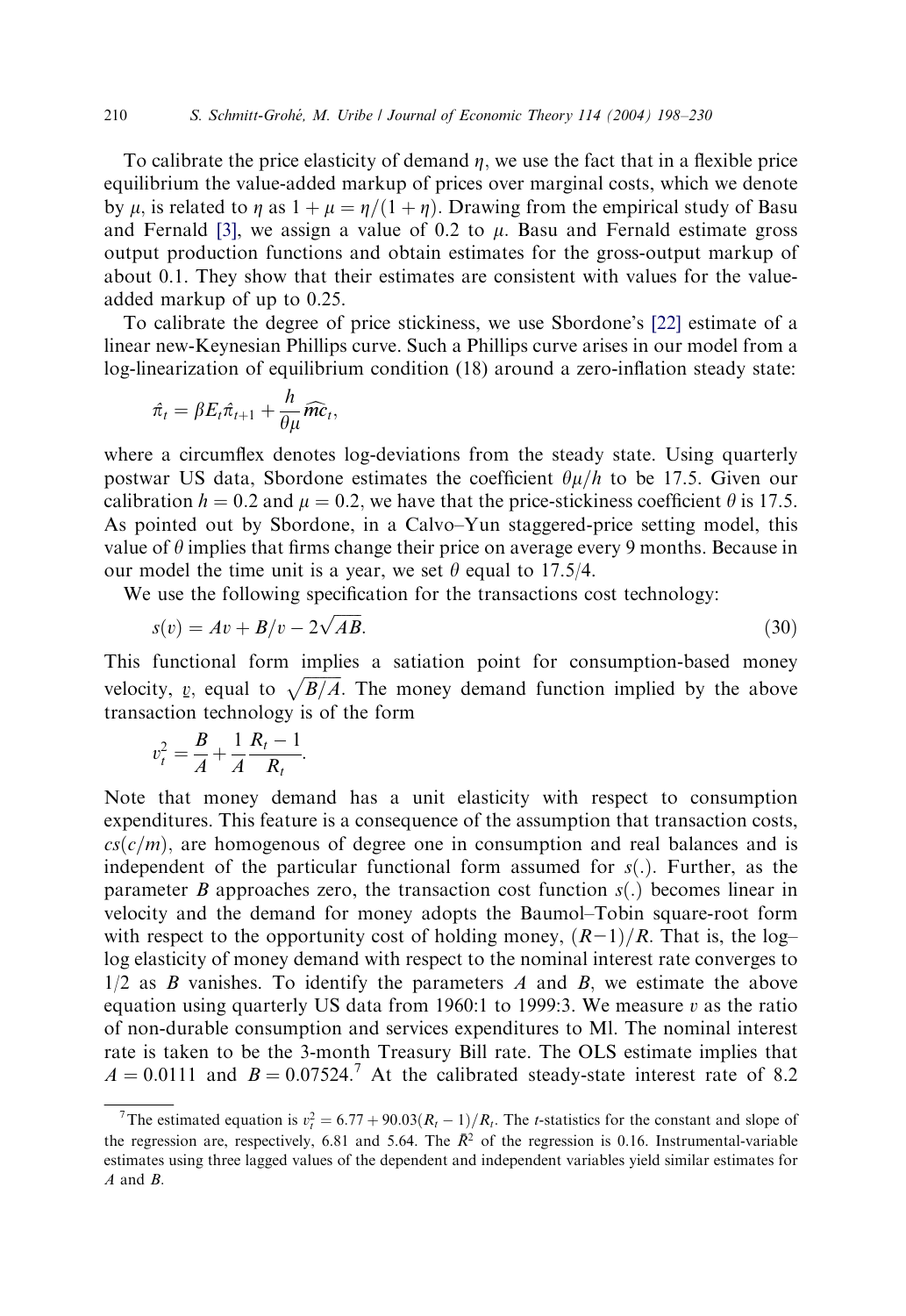| Calibration              |                 |         |                                               |  |  |  |
|--------------------------|-----------------|---------|-----------------------------------------------|--|--|--|
| Symbol                   | Definition      | Value   | Description                                   |  |  |  |
| $\beta$                  |                 | 0.96    | Subjective discount factor                    |  |  |  |
| $\pi$                    |                 | 1.042   | Gross inflation rate                          |  |  |  |
| h                        |                 | 0.2     | Fraction of time allocated to work            |  |  |  |
| $S_d$                    | g/y             | 0.2     | Government consumption to GDP ratio           |  |  |  |
| $S_h$                    | B/(Py)          | 0.44    | Public debt to GDP ratio                      |  |  |  |
| $1 + \mu$                | $\eta/(1+\eta)$ | 1.2     | Gross value-added markup                      |  |  |  |
| $\theta$                 |                 | 17.5/4  | Degree of price stickiness                    |  |  |  |
| $\overline{A}$           |                 | 0.0111  | Parameter of transaction cost function        |  |  |  |
|                          |                 |         | $s(v) = Av + B/v - 2\sqrt{AB}$                |  |  |  |
| $\boldsymbol{B}$         |                 | 0.07524 | Parameter of transaction cost function        |  |  |  |
| $\lambda^g$              |                 | 0.9     | Serial correlation of $\log q_t$              |  |  |  |
| $\sigma_{\varepsilon^g}$ |                 | 0.0302  | Standard deviation of innovation to $\ln q_t$ |  |  |  |
| $\lambda^z$              |                 | 0.82    | Serial correlation of technology shock        |  |  |  |
| $\sigma_{\varepsilon^z}$ |                 | 0.0229  | Standard deviation of innovation to $\ln z_t$ |  |  |  |

*Note*: The time unit is a year. The variable  $y \equiv zh$  denotes steady-state output.

percent per year, the implied semi-elasticity of money demand with respect to the nominal interest rate  $(\partial \ln m/\partial R)$  is equal to -2.82. When the nominal interest rate is zero, our money demand specification implies a finite semi-elasticity equal to  $-6.6$ .

Government spending,  $q_t$ , and labor productivity,  $z_t$ , are assumed to follow independent AR(1) processes in their logarithms,

$$
\ln g_t = (1 - \lambda^g) \ln g + \lambda^g \ln g_{t-1} + \varepsilon_t^g; \quad \varepsilon_t^g \sim N(0, \sigma_{\varepsilon^g}^2)
$$

and

Table 1

$$
\ln z_t = \lambda^z \ln z_{t-1} + \varepsilon_t^z; \quad \varepsilon_t^z \sim N(0, \sigma_{\varepsilon^z}^2).
$$

We assume that  $(\lambda^g, \sigma_{\varepsilon^g}) = (0.9, 0.03)$  and that  $(\lambda^z, \sigma_{\varepsilon^z}) = (0.82, 0.02)$ . This specification is in line with the calibration of the stochastic processes for  $q_t$  and  $z_t$ given in [\[6\].](#page-31-0) Table 1 summarizes the calibration of the economy.

# 4.2. Numerical results

In [\[23\],](#page-32-0) we show that under flexible prices (with and without imperfect competition) it is possible to findan exact numerical solution to the Ramsey problem. The reason is that in that case the constraints of the Ramsey problem reduce to a static feasibility constraint and a single intertemporal, time-separable, implementability constraint. On the other hand, when price adjustment is sluggish and the government issues only nominal state non-contingent debt, the Ramsey problem contains a sequence of intertemporal implementability constraints, one for each date and state. This complication renders impossible the task of finding an exact numerical solution. One is thus forced to resort to approximation techniques. In this section we limit attention to results based on log-linear approximations to the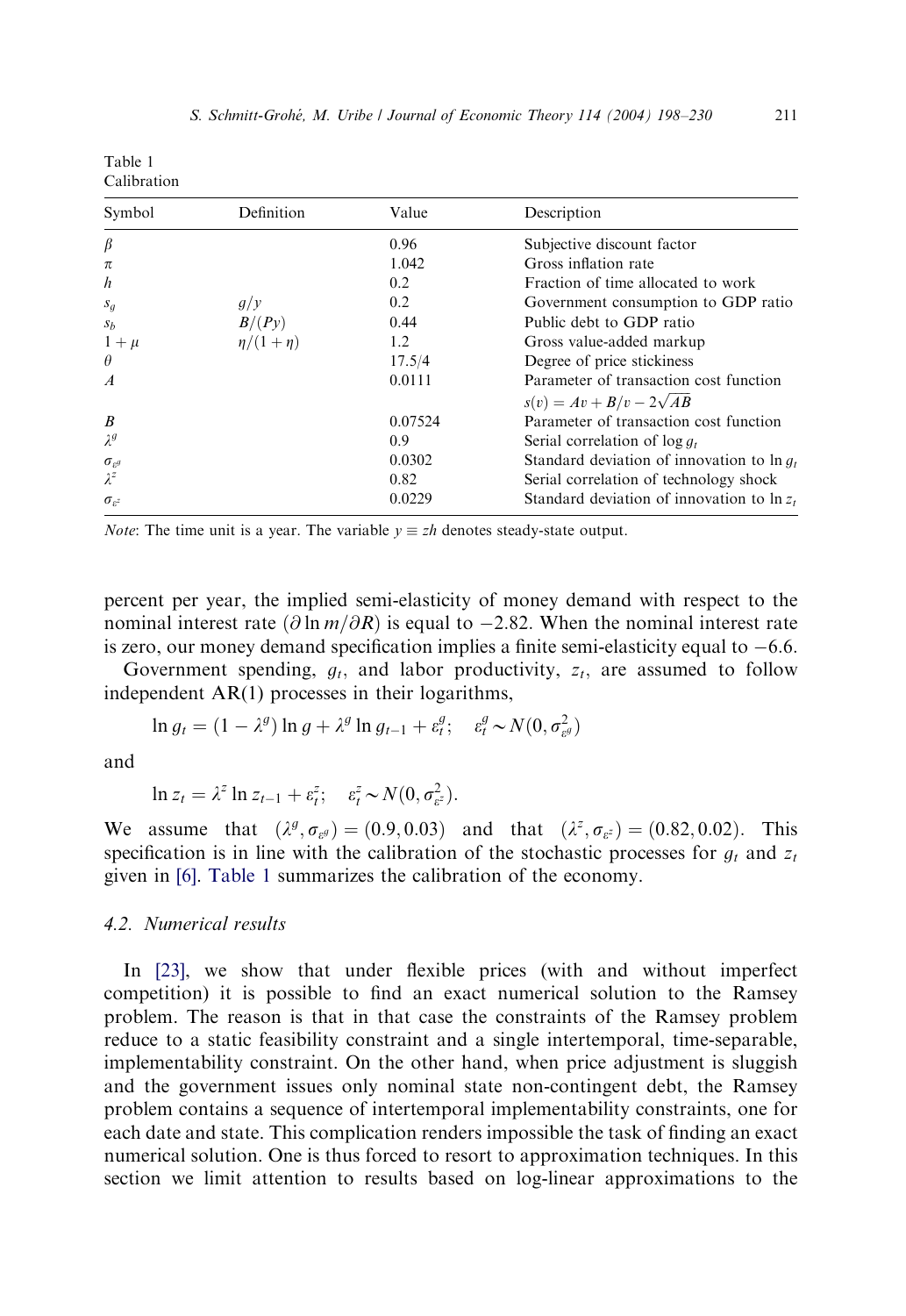| Variable          | Mean                          | Std. dev.                                                  | Auto. corr.                                                                          | Corr(x, y)   | Corr(x, g) | Corr(x, z) |
|-------------------|-------------------------------|------------------------------------------------------------|--------------------------------------------------------------------------------------|--------------|------------|------------|
|                   |                               |                                                            | <i>Flexible prices and perfect competition</i> ( $\theta = 0$ and $\eta = -\infty$ ) |              |            |            |
| $\tau$            | 18.7                          | 0.044                                                      | 0.834                                                                                | $-0.322$     | 0.844      | $-0.516$   |
| $\pi$             | $-3.66$                       | 6.04                                                       | $-0.0393$                                                                            | $-0.245$     | 0.313      | $-0.321$   |
| $\overline{R}$    | $\Omega$                      | $\Omega$                                                   |                                                                                      |              |            |            |
| $\mathcal{V}$     | 0.25                          | 0.00843                                                    | 0.782                                                                                | $\mathbf{1}$ | 0.203      | 0.975      |
| h                 | 0.25                          | 0.00217                                                    | 0.834                                                                                | $-0.322$     | 0.846      | $-0.516$   |
| $\mathcal{C}_{0}$ | 0.21                          | 0.00827                                                    | 0.778                                                                                | 0.955        | $-0.0797$  | 0.997      |
|                   |                               | Flexible prices and imperfect competition ( $\theta = 0$ ) |                                                                                      |              |            |            |
| $\tau$            | 25.8                          | 0.0447                                                     | 0.616                                                                                | 0.236        | $-0.845$   | 0.511      |
| $\pi$             | $-1.82$                       | 6.8                                                        | $-0.0411$                                                                            | $-0.207$     | 0.329      | $-0.321$   |
| $\boldsymbol{R}$  | 1.83                          | 0.0313                                                     | 0.797                                                                                | $-0.237$     | 0.845      | $-0.513$   |
| $\mathcal{V}$     | 0.208                         | 0.00675                                                    | 0.783                                                                                | 1            | 0.289      | 0.951      |
| $\boldsymbol{h}$  | 0.208                         | 0.0024                                                     | 0.833                                                                                | $-0.237$     | 0.845      | $-0.513$   |
| $\mathcal{C}_{0}$ | 0.168                         | 0.00645                                                    | 0.777                                                                                | 0.93         | $-0.0624$  | 0.998      |
|                   | Baseline sticky-price economy |                                                            |                                                                                      |              |            |            |
| $\tau$            | 25.1                          | 0.998                                                      | 0.743                                                                                | $-0.283$     | 0.476      | $-0.238$   |
| $\pi$             | $-0.16$                       | 0.171                                                      | 0.0372                                                                               | $-0.123$     | 0.385      | $-0.289$   |
| $\boldsymbol{R}$  | 3.85                          | 0.562                                                      | 0.865                                                                                | $-0.949$     | $-0.0372$  | $-0.969$   |
| $\mathcal{Y}$     | 0.209                         | 0.00713                                                    | 0.815                                                                                | 1            | 0.199      | 0.943      |
| h                 | 0.208                         | 0.00253                                                    | 0.813                                                                                | $-0.124$     | 0.611      | $-0.424$   |
| $\mathcal{C}_{0}$ | 0.168                         | 0.00707                                                    | 0.819                                                                                | 0.938        | $-0.131$   | 0.958      |

<span id="page-14-0"></span>Table 2 Dynamic properties of the Ramsey allocation (linear approximation)

*Note:*  $\tau$ ,  $\pi$ , and R are expressed in percentage points and y, h, and c in levels. Unless indicated otherwise, the parameter values are:  $\beta = 1/1.04$ ,  $\delta = 2.9$ ,  $g = 0.04$ ,  $b_{-1} = 0.088$ ,  $\eta = -6$ ,  $\theta = 17.5/4$ ,  $A = 0.0111$ ,  $B = 0.07524$ ,  $T = 100$ , and  $J = 500$ .

Ramsey planner's optimality conditions. In Section 7, we present results based on a second-order approximation to the Ramsey planner's decision rules. We show there that the results of this section are robust to higher-order approximations.

Table 2 displays a number of sample moments of key macroeconomic variables under the Ramsey policy. The moments are computed as follows. We first generate simulated time series of length  $T$  for the variables of interest and compute first and second moments. We repeat this procedure  $J$  times and then compute the average of the moments. In the table,  $T$  equals 100 years and  $J$  equals 500. In Section 7 we explain the criterion for choosing these two parameter values.

The top panel of Table 2 corresponds to a flexible-price economy with perfect competition ( $\theta = 0$  and  $\eta = -\infty$ ), the middle panel to a flexible-price economy with imperfect competition ( $\theta = 0$ ,  $\eta = -6$ ), and the bottom panel to an economy with sluggish price adjustment and imperfect competition ( $\theta = 17.5/4$  and  $\eta = -6$ ).

#### 4.2.1. Optimal inflation volatility under price flexibility

Under flexible prices and perfect competition, the nominal interest rate is constant and equal to zero. That is, the Friedman rule is optimal. Because under perfect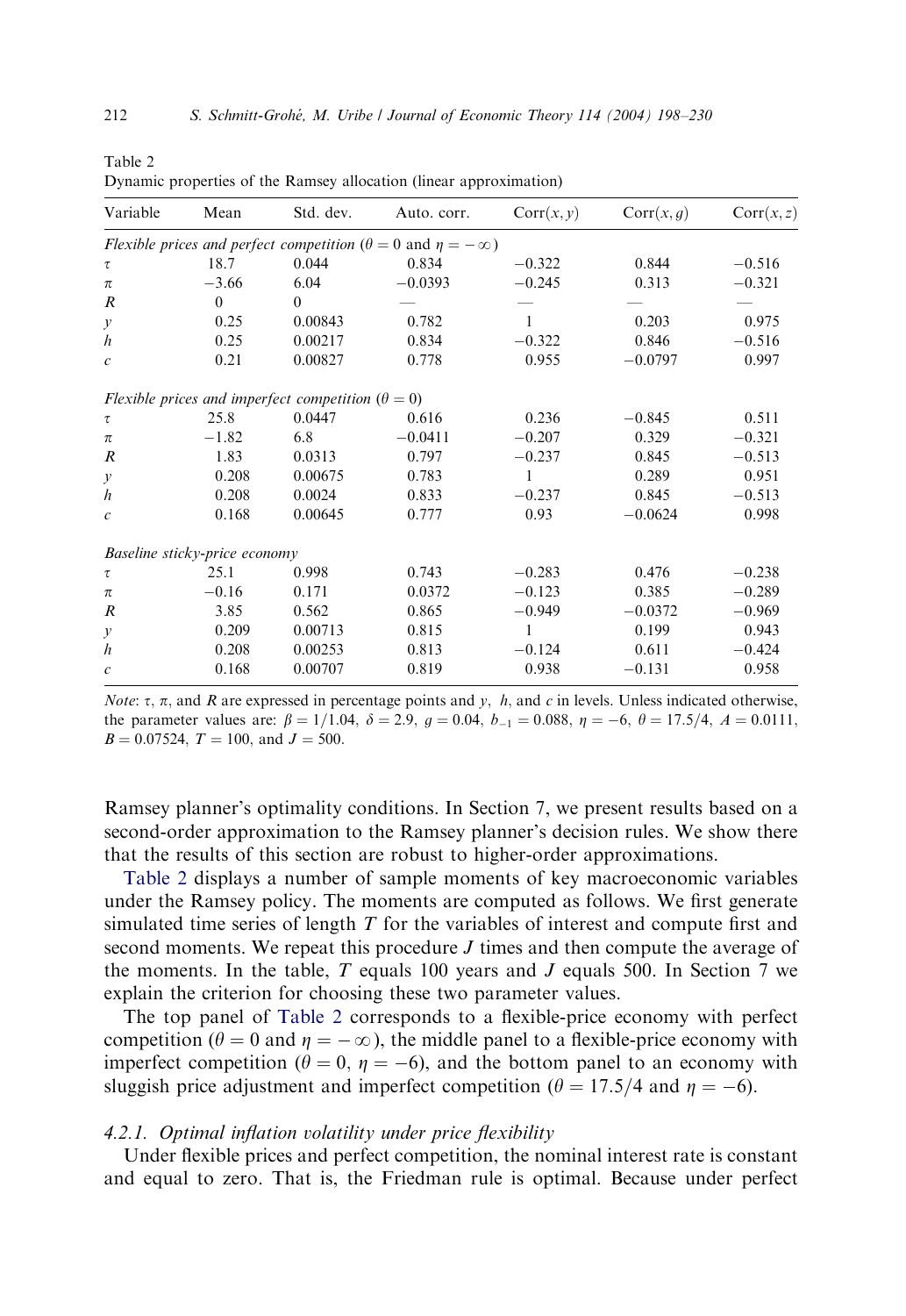competition the nominal interest rate is zero at all times, the distortion introduced by the transaction cost is driven to zero in the Ramsey allocation  $(s(v) = s'(v) = 0)$ . On the other hand, distortionary income taxes are far from zero. The average value of the labor income tax rate is 18.7 percent. The Ramsey planner keeps this distortion smooth over the business cycle; the standard deviation of  $\tau$  is 0.04 percentage points.

In the Ramsey allocation with perfect competition andflexible prices, inflation is on average negative  $(-3.7 \text{ percent per year})$ . The most striking feature of the Ramsey allocation is the high volatility of inflation. A two-standard deviation band on each side of the mean features a deflation rate of 15.7 percent at the lower end and inflation of 8.3 percent at the upper end. The Ramsey planner uses the inflation rate as a state-contingent lump-sum tax/transfer on households' financial wealth. This lump-sum tax/transfer is used mainly in response to unanticipated changes in the state of the economy. This is reflectedin the fact that inflation displays a near zero serial correlation. The result that in the Ramsey equilibrium inflation acts as a lumpsum tax on nominal wealth is due to Calvo and Guidotti [\[4,5\]](#page-31-0) andChari et al. [\[6\]](#page-31-0) and has recently been stressed by Sims [\[25\]](#page-32-0).

The high volatility and low persistence of the inflation rate stands in sharp contrast to the smooth and highly persistent behavior of the labor income tax rate. Our results on the dynamic properties of the Ramsey economy under perfect competition and flexible prices are consistent with those obtained by Chari et al. [\[6\].](#page-31-0)

Under imperfect competition and flexible prices, the volatility and correlation properties of inflation, income tax rates, andother real variables are virtually unchanged. The main effect of imperfect competition is that the Friedman rule ceases to be optimal. The average nominal interest rate rises from zero to 1.8 percent. The reason for this departure from the Friedman rule is the presence of monopoly profits. As shown in [\[23\]](#page-32-0) these profits represent pure rents for the owners of the monopoly rights, which the Ramsey planner would like to tax at a 100 percent rate. If profit taxes are either unavailable or restricted to be less than 100 percent, then the social planner uses inflation as an indirect tax on profits. Inflation acts as an indirect tax on profits because when consumers transform profits into consumption, they must hold money to perform the required transaction. The Friedman rule reemerges if (a) monopoly profits are completely confiscated; (b) profit tax rates are constrained to be equal to income tax rates; (c) monopolistically competitive firms make no profits (as could be the case in the presence of fixed costs); and (d) the Ramsey planner has access to consumption taxes. $8$  Another difference between the perfectly and imperfectly competitive economies is that in the latter the average income tax rate is 7 percentage points higher than in the former, even though initial public debt and the process for government purchases are the same in both economies. The reason for this difference is that under imperfect competition, the labor income tax base is smaller due to the presence of market power.

<sup>8</sup>For a formal derivation of these results and a more detailed discussion, see [\[23\]](#page-32-0).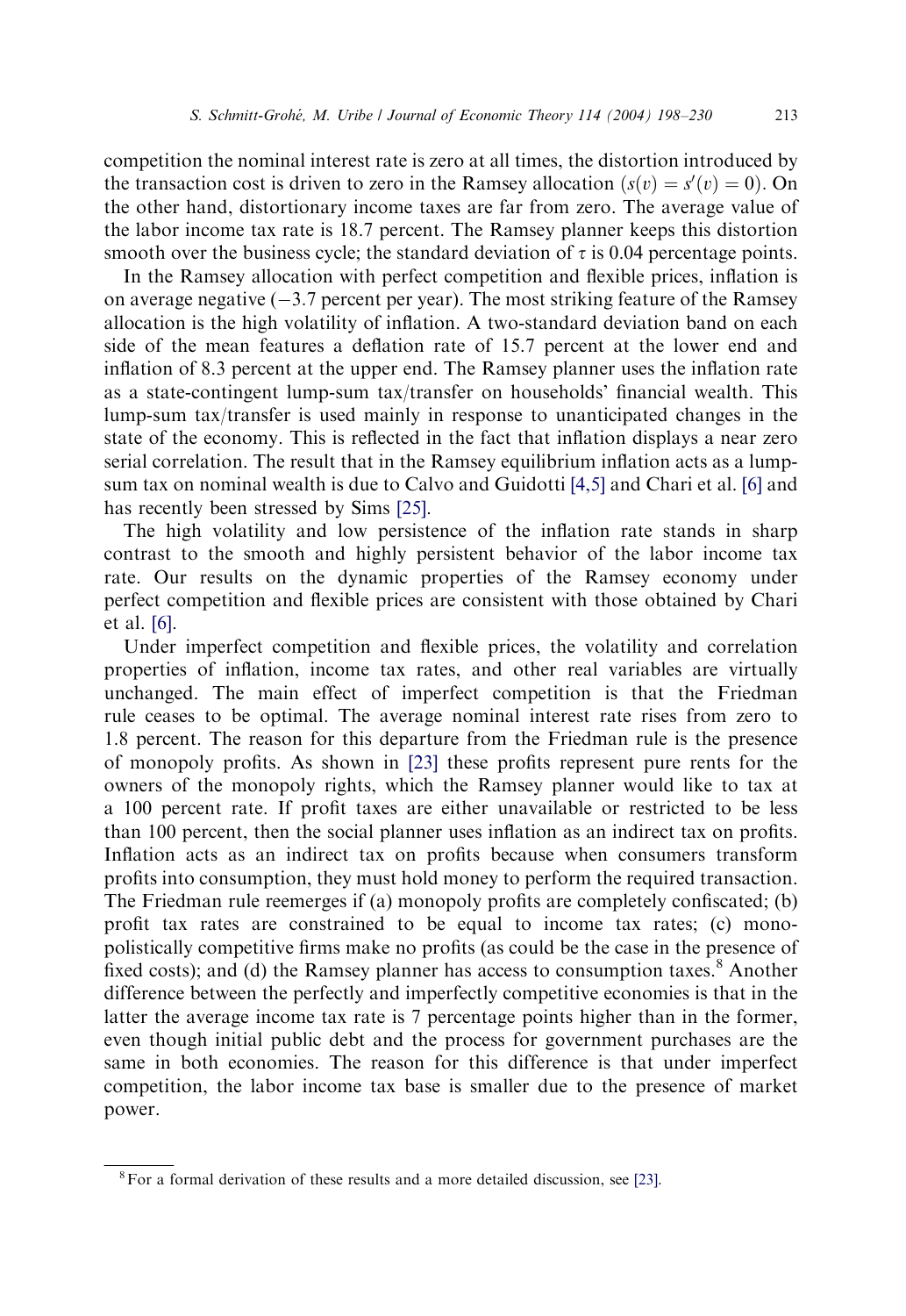#### 4.2.2. Optimal inflation volatility under price stickiness

If price changes are brought about at a cost, then it is natural to expect that a benevolent government will try to implement policies consistent with a more stable behavior of prices than when price changes are costless. However, the quantitative effect of an empirically plausible degree of price rigidity on optimal inflation volatility is not clear a priori. When price adjustment is costly, the social planner faces a tradeoff. On the one hand, the planner would like to use unexpected changes in the price level as a state-contingent lump-sum tax or transfer on nominal wealth. In this way, the benevolent government avoids the need to resort to changes in distortionary taxes and interest rates over the business cycle. The use of inflation for this purpose wouldimply a relatively large volatility in prices. On the other hand, the Ramsey planner has incentives to stabilize the price level in order to minimize the costs associatedwith nominal price changes. The bottom panel of [Table 2](#page-14-0) shows that for the degree of stickiness that has been estimated for the US economy, this tradeoff is to a large extent resolvedin favor of price stability. The Ramsey allocation features a dramatic drop in the standard deviation of inflation from about 7 percent per year under flexible prices to a mere 0.17 percent per year when prices adjust sluggishly.<sup>9</sup> This implication of the Ramsey allocation under sticky prices is more in accord with the recent neo-Keynesian literature on optimal monetary policy that ignores fiscal considerations (see the references cited in footnote 1).<sup>10</sup>

Indeed, the impact of price stickiness on the optimal degree of inflation volatility turns out to be much stronger than suggested by the numbers displayed in [Table 2.](#page-14-0) [Fig. 1](#page-17-0) shows that a minimum amount of price stickiness suffices to make price stability the central goal of optimal policy. Specifically, when the degree of price stickiness, embodied in the parameter  $\theta$ , is assumed to be 10 times smaller than the estimated value for the US economy, the optimal volatility of inflation is below 0.52 percent per year, 13 times smaller than under full price flexibility.

Therefore, the question arises as to why even a modest degree of price stickiness can turn undesirable the use of a seemingly powerful fiscal instrument, such as large re- or devaluations of private real financial wealth through surprise inflation. Our conjecture is that in the flexible-price economy, the welfare gains of surprise inflations or deflations are very small. Our intuition is as follows. Under flexible prices, it is optimal for the central bank to keep the nominal interest rate constant

 $9<sup>9</sup>$ In independent and contemporaneous work, Siu [\[26\]](#page-32-0) obtains similar results in a cash-credit economy where nominal rigidities are introduced by assuming that a fraction of firms must set their price one period in advance and the only source of uncertainty are government purchases shocks.<br><sup>10</sup>An important assumption driving the result that significantly less inflation volatility is desirable in the

presence of sticky prices is that government debt is state-noncontingent. When government debt is state contingent, the presence of sticky prices may introduce no difference in the Ramsey real allocation (see [\[9\]\)](#page-32-0). The reason for this result is that, as shown in [\[16\]](#page-32-0), when government debt is state contingent and prices are fully flexible, the Ramsey allocation does not pin down the price level uniquely. In this case there is an infinite number of price level processes (and thus of money supply processes) that can be supported as Ramsey outcomes. Loosely speaking, the introduction of price stickiness simply 'uses this degree of freedom' without altering other aspects of the Ramsey solution. This is not possible under statenoncontingent debt. For in this case the price level is uniquely determined in the flexible- price economy. Thus, the presence of nominal rigidities modifies the optimal real allocation in fundamental ways.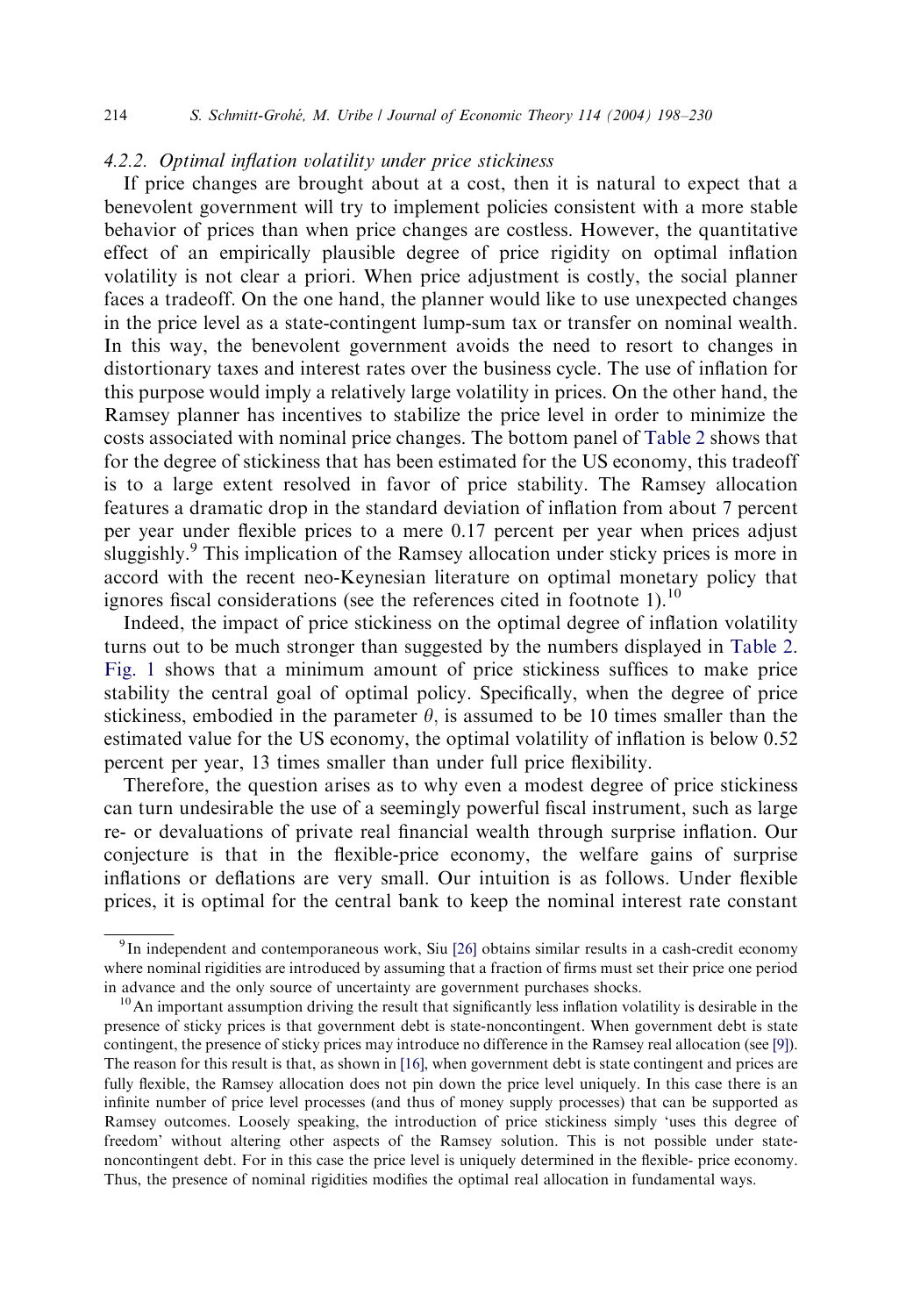<span id="page-17-0"></span>

Fig. 1. Degree of price stickiness and optimal inflation volatility. The baseline value of  $\theta$  is 4.4. The standard deviation of inflation is measured in percent per year.

over the business cycle. This means that large surprise inflations must be as likely as large deflations, as variations in real interest rates are small. In other words, inflation must have a near-i.i.d. behavior. As a result, high inflation volatility cannot be used by the Ramsey planner to reduce the average amount of resources to be collected via distortionary income taxes, which would be a first-order effect. The volatility of inflation serves primarily the purpose of smoothing the process of income tax distortions—a second-order source of welfare losses—without affecting their average level.

An additional way to gain intuition for the dramatic decline in optimal inflation volatility that takes place even at very modest levels of price stickiness is to interpret price volatility as a way for the government to introduce real state-contingent public debt. Under flexible prices the government uses state-contingent changes in the price level as a non-distorting tax or transfer on private holdings of government assets. In this way, non-state contingent nominal public debt becomes state-contingent in real terms. So, for example, in response to an unexpectedincrease in government spending the Ramsey planner does not need to increase tax rates by much because by inflating away part of the public debt he can ensure intertemporal budget balance. It is therefore clear that introducing costly price adjustment is as if the government was limited in its ability to issue real state-contingent debt. It follows that the larger is the welfare gain associated with the ability to issue real state-contingent public debt—as opposedto non-state contingent debt—the larger is the amount of price stickiness required to reduce the optimal degree of inflation volatility. Recent work by Aiyagari et al. [\[1\]](#page-31-0) shows that indeed the level of welfare under the Ramsey policy in an economy without real state-contingent public debt is virtually the same as in an economy with state-contingent debt. Our finding that a small amount of price stickiness is all it takes to bring the optimal volatility of inflation from a very high level to near zero is thus perfectly in line with the finding of Aiyagari et al.<sup>11</sup>

<sup>&</sup>lt;sup>11</sup>We note that the optimal degree of inflation volatility is an increasing function of the volatility of government purchases shocks.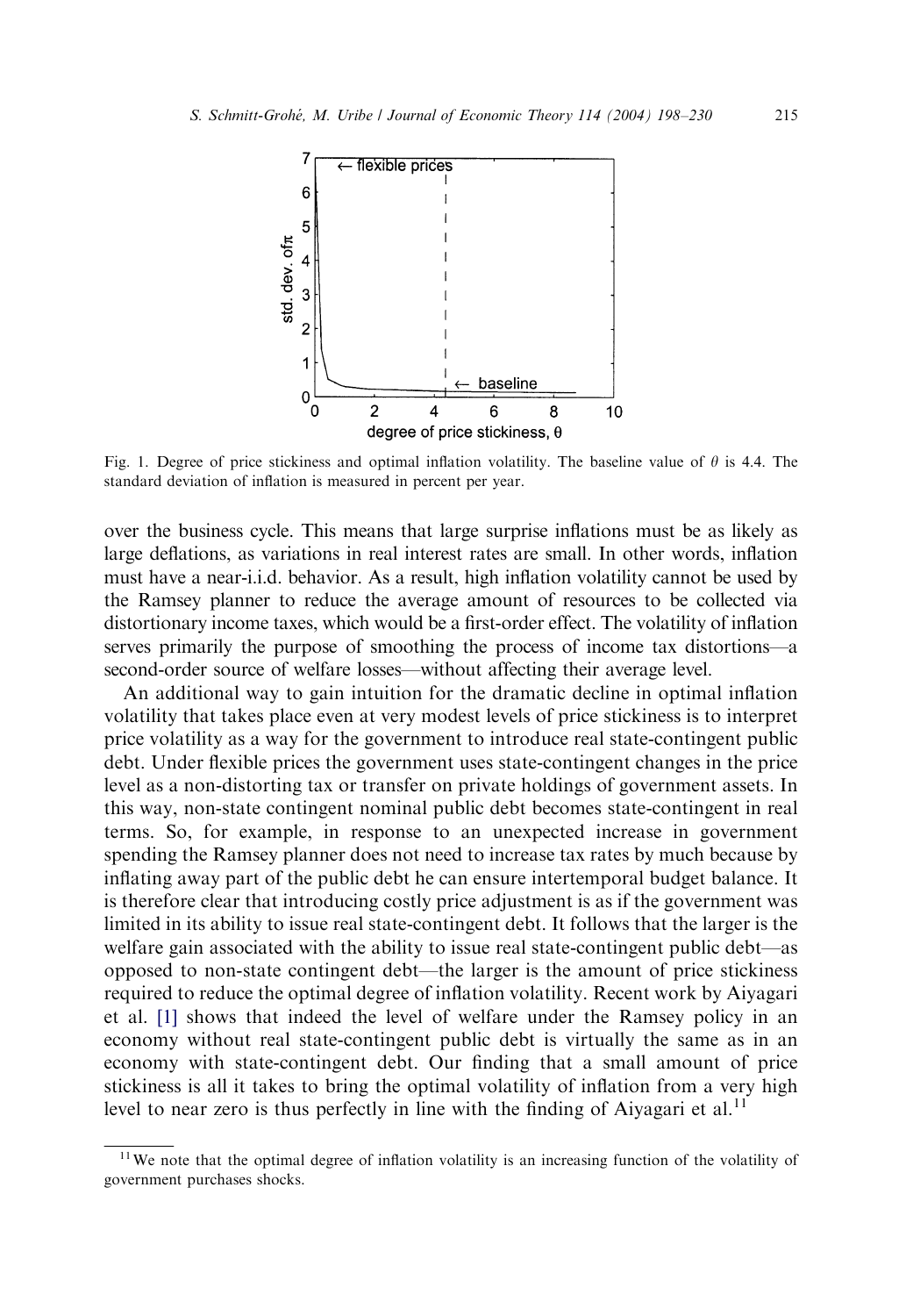If this intuition is correct, then the behavior of tax rates and public debt under sticky prices should resemble that implied by the Ramsey allocation in economies without real state-contingent debt. We investigate this issue in the next section.

# 5. Near random walk property of taxes and public debt under sticky prices

Lucas and Stokey [\[16\]](#page-32-0) show that under state contingent government debt tax rates and public debt inherit the stochastic process of the underlying exogenous shocks. This implies, for example, that if the shocks driving business cycles are serially uncorrelated, then so are government bonds and tax rates. The work of Barro [\[2\]](#page-31-0) and more recently Aiyagari et al. [\[1\]](#page-31-0) suggests that the Lucas and Stokey result hinges on the assumption that the government can issue state-contingent debt. These authors show that independently of the assumed process for the shocks generating aggregate fluctuations, tax rates and public debt exhibit near random walk behavior. Calvo and Guidotti  $[4,5]$  and Chari et al.  $[6]$  show that the Ramsey allocation of a flexible price economy with nominally non-state-contingent debt behaves exactly like that of an economy with real state-contingent debt. It follows that under flexible prices and state non-contingent nominal debt, tax rates and government bonds inherit the stochastic process of the exogenous shocks.

In this section we investigate the extent to which the introduction of nominal rigidities brings the Ramsey allocation closer to the one arising in an economy without real state contingent debt. In other words, we wish to find out whether the Barro-Aiyagari et al. result can be obtained, not by ruling out complete markets for real public debt, but instead by introducing sticky prices in an economy in which the government issues only non-state-contingent nominal debt.

To this end, we consider the response of the flexible- and sticky-price economies under optimal fiscal and monetary policy to a serially uncorrelated government purchases shock. The result is displayed in [Fig. 2.](#page-19-0) The response of the flexible price economy is shown with a dashed line and the response of the sticky price economy with a solid line. Government purchases are assumed to increase by 3 percent (one standard deviation) in period 1. Under flexible prices and perfect competition, taxes and bonds, like the shock itself, return to their pre-shock values after one period. By contrast, under sticky prices both variables are permanently affected by the shock. Specifically, when prices are sticky, bonds and taxes jump up on impact and then converge to values above their pre-shock levels. The difference in behavior under the two model specifications can be explained entirely by the behavior of the price level. Under flexible prices, the Ramsey planner inflates away part of the real value of outstanding nominal debt, bringing real public debt to its pre-shock level in just one period. Under sticky prices, the government finds it optimal not to increase the price level much. This is because price increases are costly. Instead, the planner finances the increase in government spending partly by increasing public debt and partly by increasing taxes. In order to avoid a large distortion at the time of the shock, the planner smoothes the tax increase over time. As a consequence, the stock of public debt displays a persistent increase.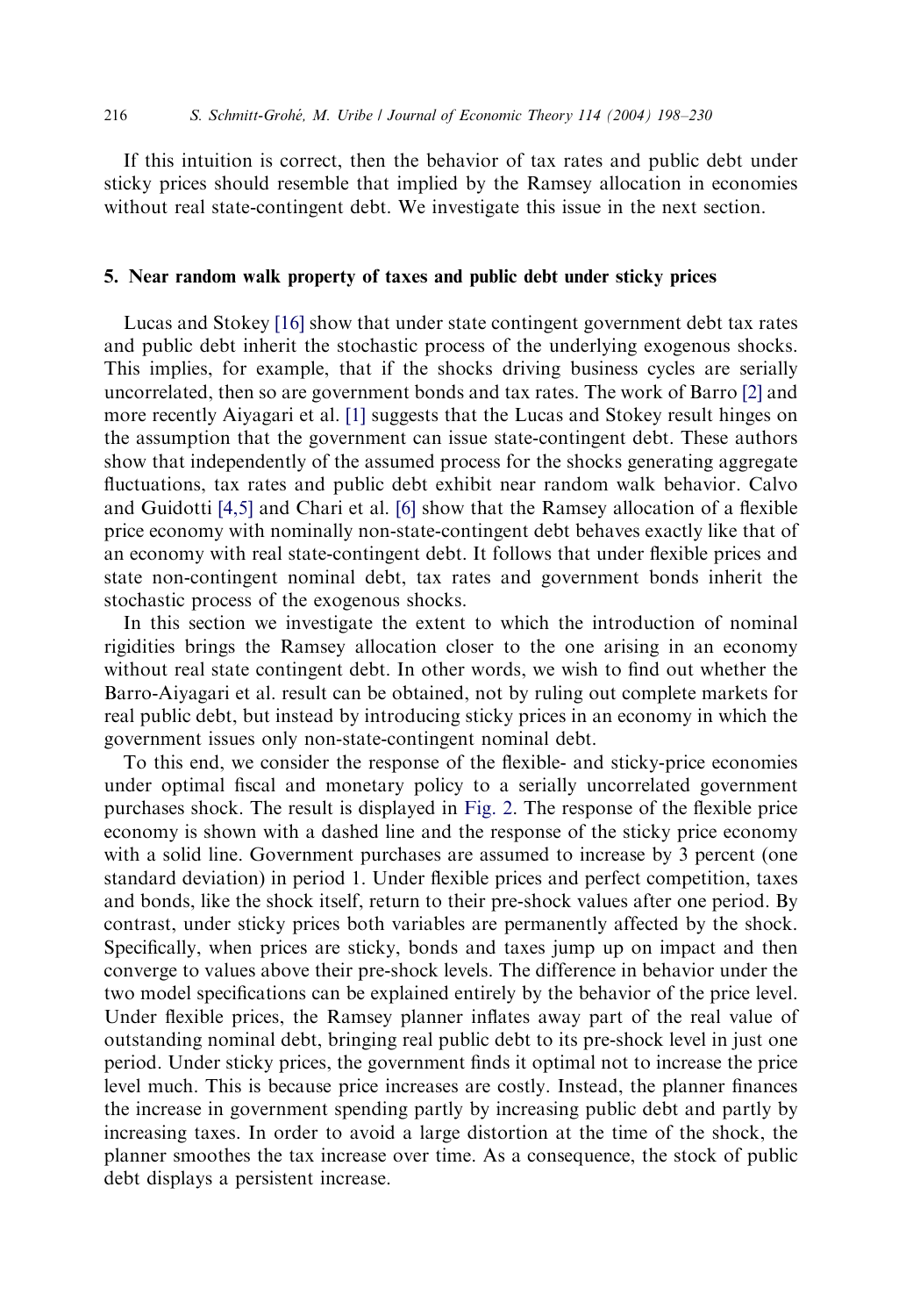<span id="page-19-0"></span>

Fig. 2. Impulse response to an i.i.d. government purchases shock. Note: The size of the innovation in government purchases is one standard deviation (a 3 percent increase in q). The shock takes place in period 1. Public debt, consumption, and output are measured in percent deviations from their pre-shock levels. The tax rate, the nominal interest rate, and the inflation rate are measured in percentage points.

Thus, our sticky price model appears to replicate the near random walk behavior of bonds and tax rates found under the Ramsey allocation in real models without state-contingent debt, the Barro-Aiyagari et al. result. Indeed, the Barro-Aiyagari et al. result obtains not only under the baseline calibration of the degree of price stickiness (i.e.,  $\theta = 17.5/4$ , or firms change prices once every 9 months), but for a minimal degree of nominal rigidities. Specifically, if we reduce  $\theta$  by a factor of 10, bonds and tax rates maintain their near-random-walk behavior. This result is consistent with [Fig. 1](#page-17-0), which documents that a small amount of price rigidity suffices to bring the volatility of inflation close to zero.

#### 6. Price stickiness and optimal deviations from the Friedman rule

In our baseline sticky-price economy the Friedman rule fails to hold. The average nominal interest rate is 3.8 percent per year. This significant deviation from the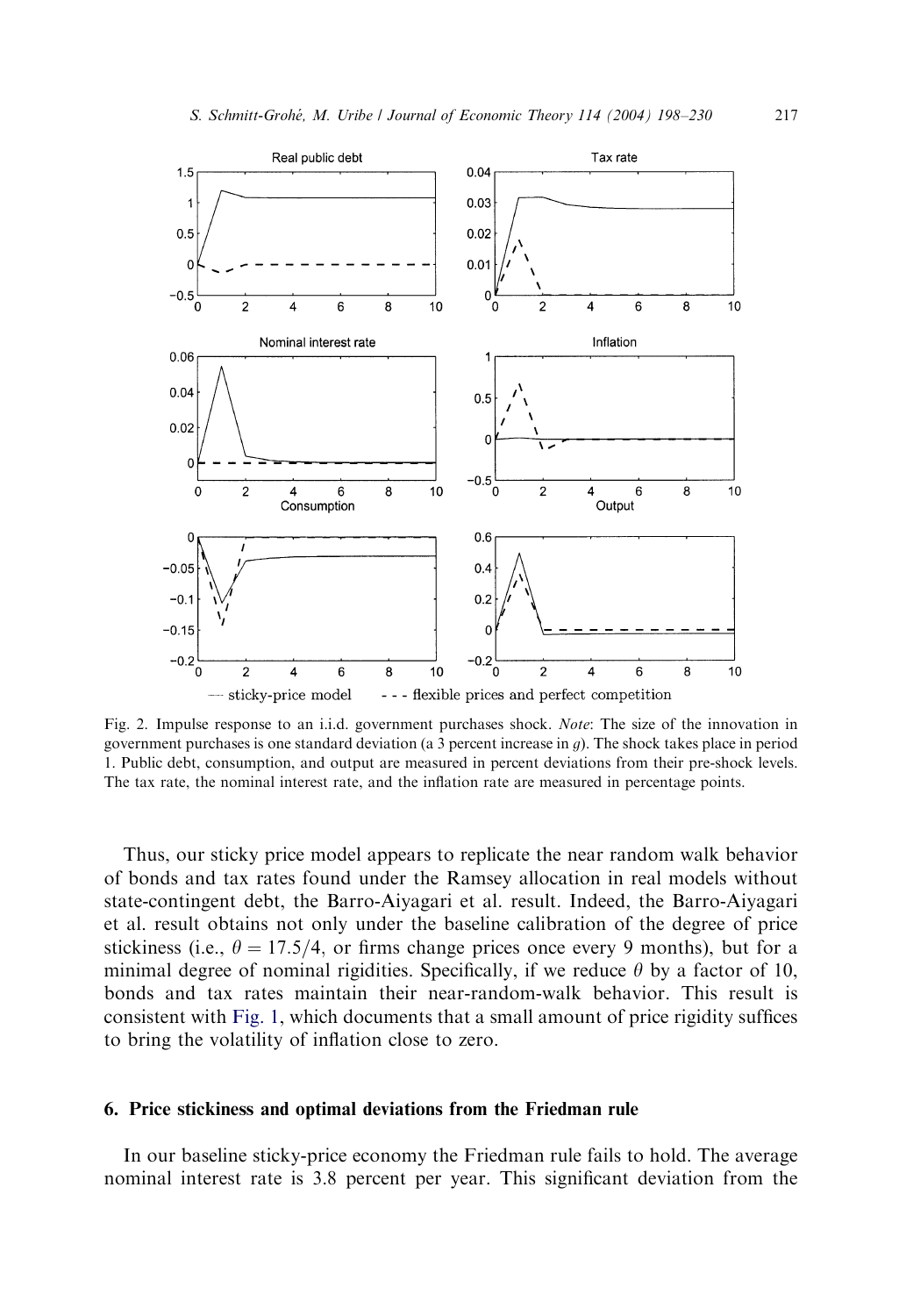

Fig. 3. Degree of price stickiness and deviations from the Friedman rule. The baseline value of  $\theta$  is 4.4. The nominal interest rate is measured as percent per year.

Friedman rule can be decomposed in two parts. First, as shown by Schmitt-Grohe´ and Uribe [\[23\]](#page-32-0), the presence of monopolistic competition induces the social planner to tax money balances as an indirect way to tax monopoly profits. Comparing the top and middle panels of [Table 2](#page-14-0), it follows that imperfect competition induces a deviation from the Friedman rule of 1.8 percentage points per year. Comparing the middle and bottom panels, it then follows that in our baseline economy price stickiness explains half of the 3.8 percentage points by which the nominal interest rate deviates from the Friedman rule. Indeed, as Fig. 3 illustrates, there exists a strong increasing relationship between the degree of price stickiness and the average nominal interest rate associated with the Ramsey allocation. The intuition behind this result is simple. The more costly it is for firms to alter nominal prices, the closer to zero is the inflation rate chosen by the benevolent government.

## 7. Accuracy of solution

The quantitative results presented thus far are based on a log-linear approximation to the first-order conditions of the Ramsey problem. In [\[23\]](#page-32-0) we show how to compute exact numerical solutions to the Ramsey problem in the flexible-price economies (with perfectly andimperfectly competitive product markets). The availability of exact solutions allows us to evaluate the accuracy of the log-linear solution for the flexible-price economies considered above. The top and middle panels of [Table 3](#page-21-0) show that the quantitative results obtained using the exact numerical solution anda log-linear approximation are remarkably close. The most noticeable difference concerns the standard deviation of inflation. The log-linear approximation underpredicts the optimal volatility of inflation by about one percentage point.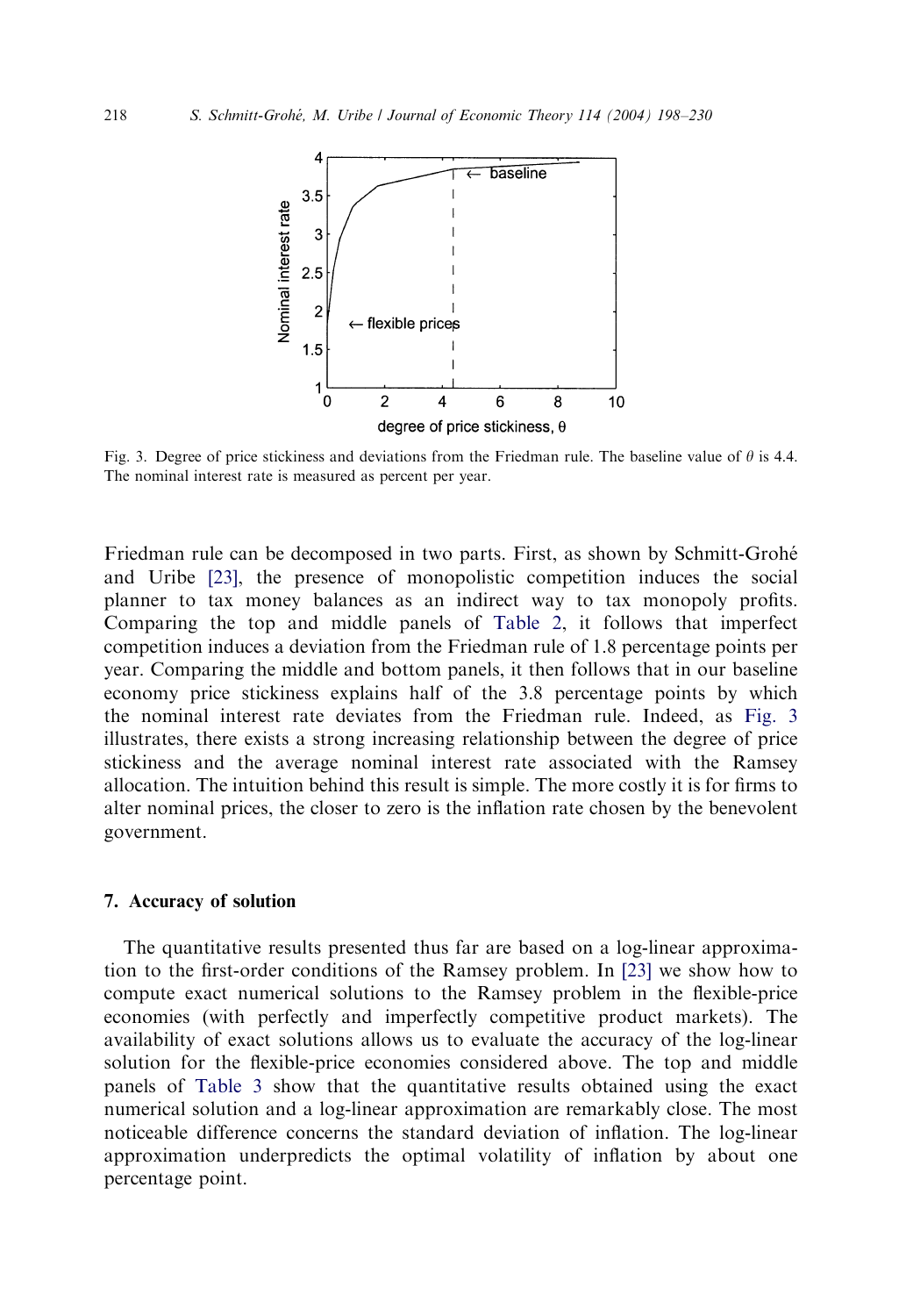| Variable         | Mean                                      | Std. dev. | Auto, corr. | Mean                     | Std. dev. | Auto, corr. |
|------------------|-------------------------------------------|-----------|-------------|--------------------------|-----------|-------------|
|                  | Exact solution                            |           |             | Log-linear approximation |           |             |
|                  | Flexible prices and perfect competition   |           |             |                          |           |             |
| $\tau$           | 18.8                                      | 0.0491    | 0.88        | 18.7                     | 0.044     | 0.834       |
| $\pi$            | $-3.39$                                   | 7.47      | $-0.0279$   | $-3.66$                  | 6.04      | $-0.0393$   |
| $\boldsymbol{R}$ | $\Omega$                                  | $\theta$  |             | $\Omega$                 | $\Omega$  |             |
|                  | Flexible prices and imperfect competition |           |             |                          |           |             |
| τ                | 26.6                                      | 0.042     | 0.88        | 25.8                     | 0.0447    | 0.616       |
| $\pi$            | $-1.46$                                   | 7.92      | $-0.0239$   | $-1.82$                  | 6.8       | $-0.0411$   |
| R                | 1.95                                      | 0.0369    | 0.88        | 1.83                     | 0.0313    | 0.797       |
|                  | Log-quadratic approximation               |           |             | Log-linear approximation |           |             |
|                  | Baseline sticky-price economy             |           |             |                          |           |             |
| $\tau$           | 25.2                                      | 1.04      | 0.75        | 25.1                     | 0.998     | 0.743       |
| $\pi$            | $-0.16$                                   | 0.18      | 0.03        | $-0.16$                  | 0.171     | 0.0372      |
| R                | 3.83                                      | 0.56      | 0.86        | 3.85                     | 0.562     | 0.865       |

<span id="page-21-0"></span>Table 3 Accuracy of the approximate numerical solution

*Note:*  $\tau$ ,  $\pi$  and  $R$  are expressed in percentage points.

Next, we gauge the accuracy of the log-linear approximation to the sticky-price Ramsey allocation by comparing it to results based on a log-quadratic approximation. The quadratic approximation technique we used is described in [\[24\].](#page-32-0) The results shown in the bottom panel of Table 3 suggest that the log-linear and log-quadratic approximations deliver similar quantitative results. In particular, the dramatic decline in inflation volatility vis-a-vis the flexible-price economy also arises under the higher-order approximation.

We close our discussion of numerical accuracy by pointing out that in both the flexible- and sticky-price economies the first-order approximation to the Ramsey allocation features a unit root. As a result, the local approximation techniques employed here become more inaccurate the longer is the simulated time series used to compute sample moments. The reason is that in the long run the log-linearized equilibrium system is bound to wander far away from the point around which the approximation is taken. We choose to restrict attention to time series of length 100 years because for this sample size the log-linear model of the flexible-price economy performs well in comparison to the exact solution. The need to keep the length of the time series relatively short also applies when a log-quadratic approximation is used. If the system deviates far from the point of approximation, then the quadratic terms might introduce large errors. These discrepancies can render the quadratic approximation even more imprecise than the lower-order one. The quadratic approximation is guaranteed to perform better than the linear one only if the system's dynamics are close enough to the point around which the model is approximated.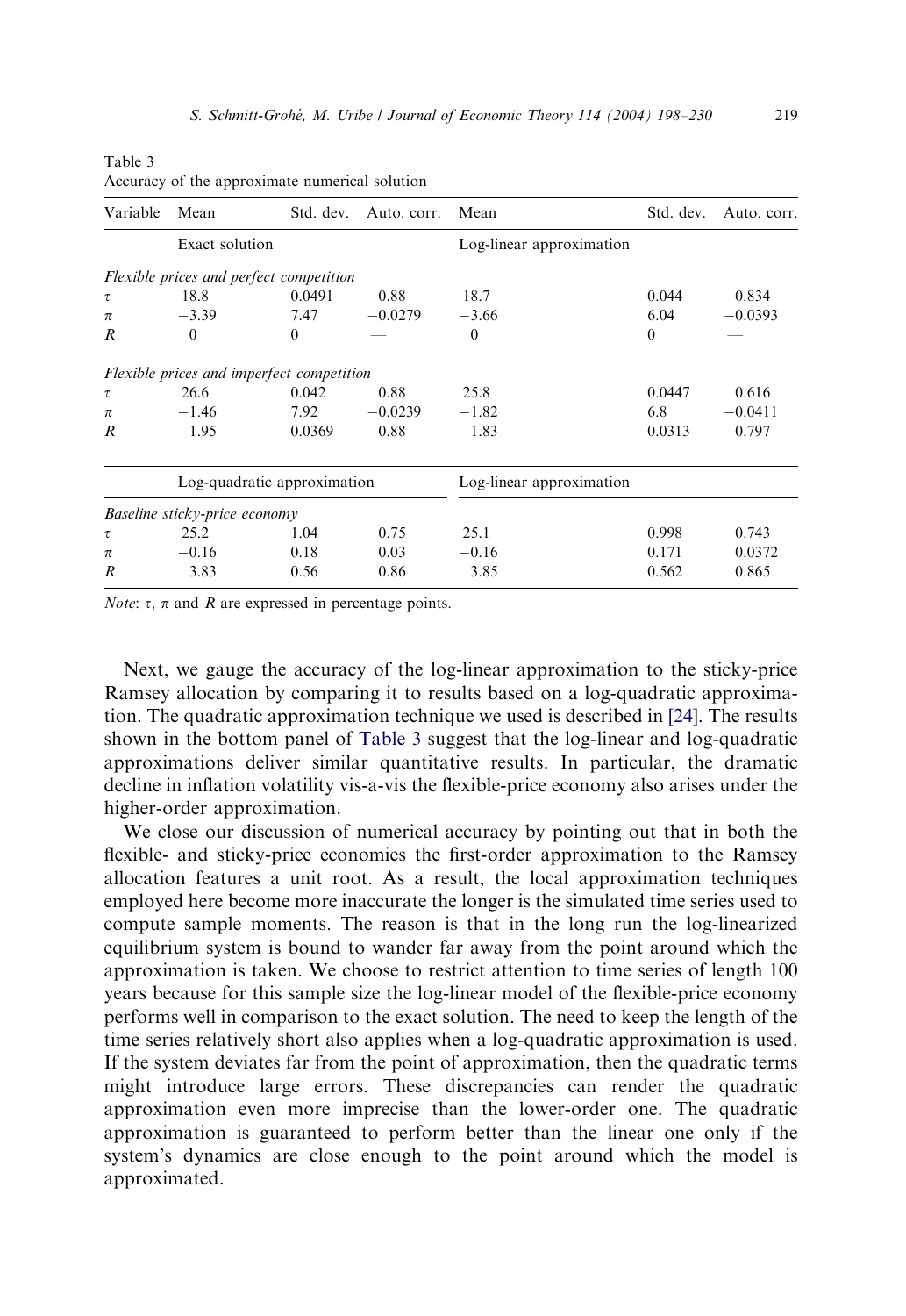# 8. Interest-rate feedback rules

In this section we address the question of whether the time series arising from the Ramsey allocation imply a relation between the nominal interest rate, inflation, and output consistent with available estimates of such relationship for US data. In recent years there has been a revival of empirical and theoretical research aimed at understanding the macroeconomic consequences of monetary policy regimes that take the form of interest-rate feedback rules. One driving force of this renewed interest can be found in empirical studies showing that in the past two decades monetary policy in the United States is well described as following such a rule. In particular, an influential paper by Taylor [\[26a\]](#page-32-0) characterizes the Federal Reserve as following a simple rule whereby the federal funds rate is set as a linear function of inflation and the output gap with coefficients of 1.5 and 0.5, respectively. Taylor emphasizes the stabilizing role of an inflation coefficient greater than unity, which loosely speaking implies that the central bank raises real interest rates in response to increases in the rate of inflation. After his seminal paper, interest-rate feedback rules with this feature have become known as Taylor rules. Taylor rules have also been shown to represent an adequate description of monetary policy in other industrialized economies (see, for example, [\[8\]\)](#page-32-0).

To see whether the nominal interest rate process associatedwith the Ramsey allocation can be well represented by a linear combination of inflation and output, we estimate the following regression using artificial time series from the sticky-price model:

$$
R_t = \beta_0 + \beta_1 \pi_t + \beta_2 y_t + u_t.
$$

Here the nominal interest rate,  $R_t$ , and inflation,  $\pi_t$ , are measured in percent per year, and output,  $y_t$ , is measured as percent deviation from its mean value. To generate time series for  $R_t$ ,  $\pi_t$ , and  $y_t$ , we draw artificial time series of size 100 for the two shocks driving business cycles in our model, government consumption and productivity shocks. We use these realizations to compute the implied time series of the endogenous variables of interest using the baseline calibration of the stickyprice model. We then proceed to estimate the above equation. We repeat this procedure 500 times and take the median of the estimated regression coefficients. The OLS estimate of the interest rate feedback rule is

$$
R_t = 0.04 - 0.14\pi_t - 0.16y_t + u_t, \quad R^2 = 0.92.
$$

Clearly, an interest rate feedback rule fits quite well the optimal interest rate process. The  $R<sup>2</sup>$  coefficient of the regression is above 90 percent. However, the estimated interest-rate feedback rule does not resemble a Taylor rule. First, the coefficient on inflation is less than unity, and indeed insignificantly different from zero with a negative point estimate. Second, the output coefficient is negative. The results are essentially unchanged if one estimates the feedback rule by instrumental variables using lagged values of  $\pi$ ,  $\nu$ , and R as instruments. Thus, an econometrician working with a data sampled from the Ramsey economy would conclude that monetary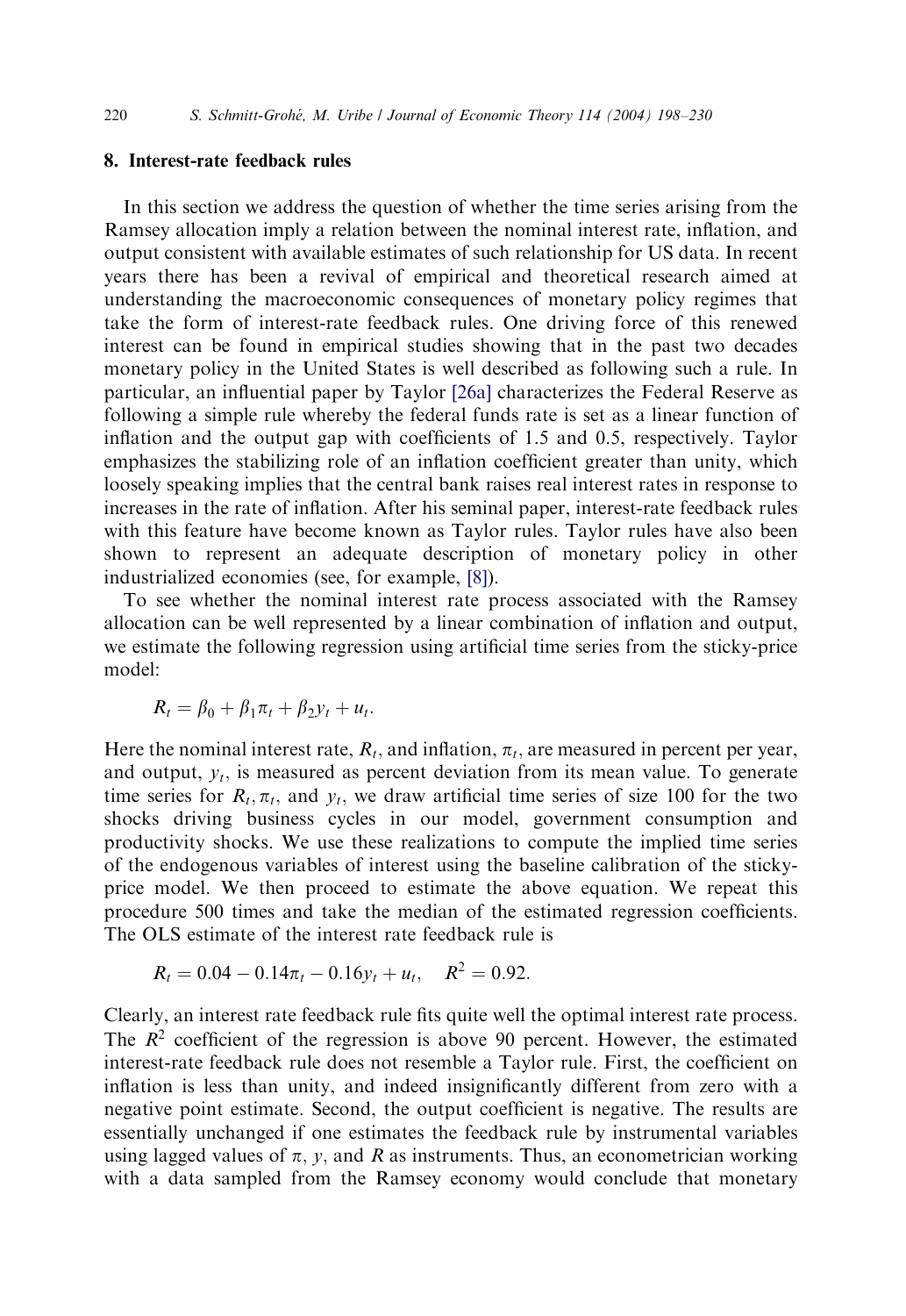policy is passive, in the sense that the interest rate does not seem to react to changes in the rate of inflation.

The results are also insensitive to the introduction of a smoothing term a la Sack [\[21\]](#page-32-0) in the above interest-rate rule. Specifically, adding the nominal interest rate with one lag to the set of explanatory variables yields

$$
R_t = 0.03 + 0.15\pi_t - 0.11y_t + 0.34R_{t-1} + u_t, \quad R^2 = 0.96.
$$

One issue that has attracted the attention of both empirical and theoretical studies on interest-rate feedback rules is whether the central bank looks at contemporaneous or past measures of inflation. It turns out that in our Ramsey economy, a backwardlooking rule also features an inflation coefficient significantly less than one. Specifically, replacing  $\pi_t$  with  $\pi_{t-1}$  in our original specification of the interest rate rule we obtain

$$
R_t = 0.04 + 0.21\pi_{t-1} - 0.16y_t + u_t, \quad R^2 = 0.92.
$$

We close this section by pointing out that the results should not be interpreted as suggesting that optimal monetary policy can be implemented by passive interest-rate feedback rules like the ones estimated above. In order to arrive at such conclusion, one would have, in addition, to identify the underlying fiscal regime. Then, one would have to check whether in a competitive equilibrium where the government follows the resulting monetary/fiscal regime, welfare of the representative household is close enough to that obtained under the Ramsey allocation. An obvious problem that one might encounter in performing this exercise is that the competitive equilibrium fails to be unique at the estimated policy regime. This is a matter that deserves further investigation.

# 9. Conclusion

The focus of this paper is the study of the implications of price stickiness for the optimal degree of price volatility. The economic environment considered features a government that does not have access to lump-sum taxation and can only issue nominally risk-free debt. The central finding is that for plausible calibrations of the degree of nominal rigidity the volatility of inflation associated with the Ramsey allocation is near zero. Indeed, a very small amount of price stickiness suffices to make the optimal inflation volatility many times lower than that arising under full price flexibility.

Our results show that when prices are sticky, the social planner abandons the use of price surprises as a shock absorber of unexpectedinnovations in the fiscal budget. Instead the government chooses to rely more heavily on changes in income tax rates. The benevolent government minimizes the distortions introduced by these tax changes by spreading them over time. The resulting tax smoothing behavior induces a near random walk property in tax rates and public debt. This characteristic of the Ramsey real allocation under sticky prices resembles that of economies where the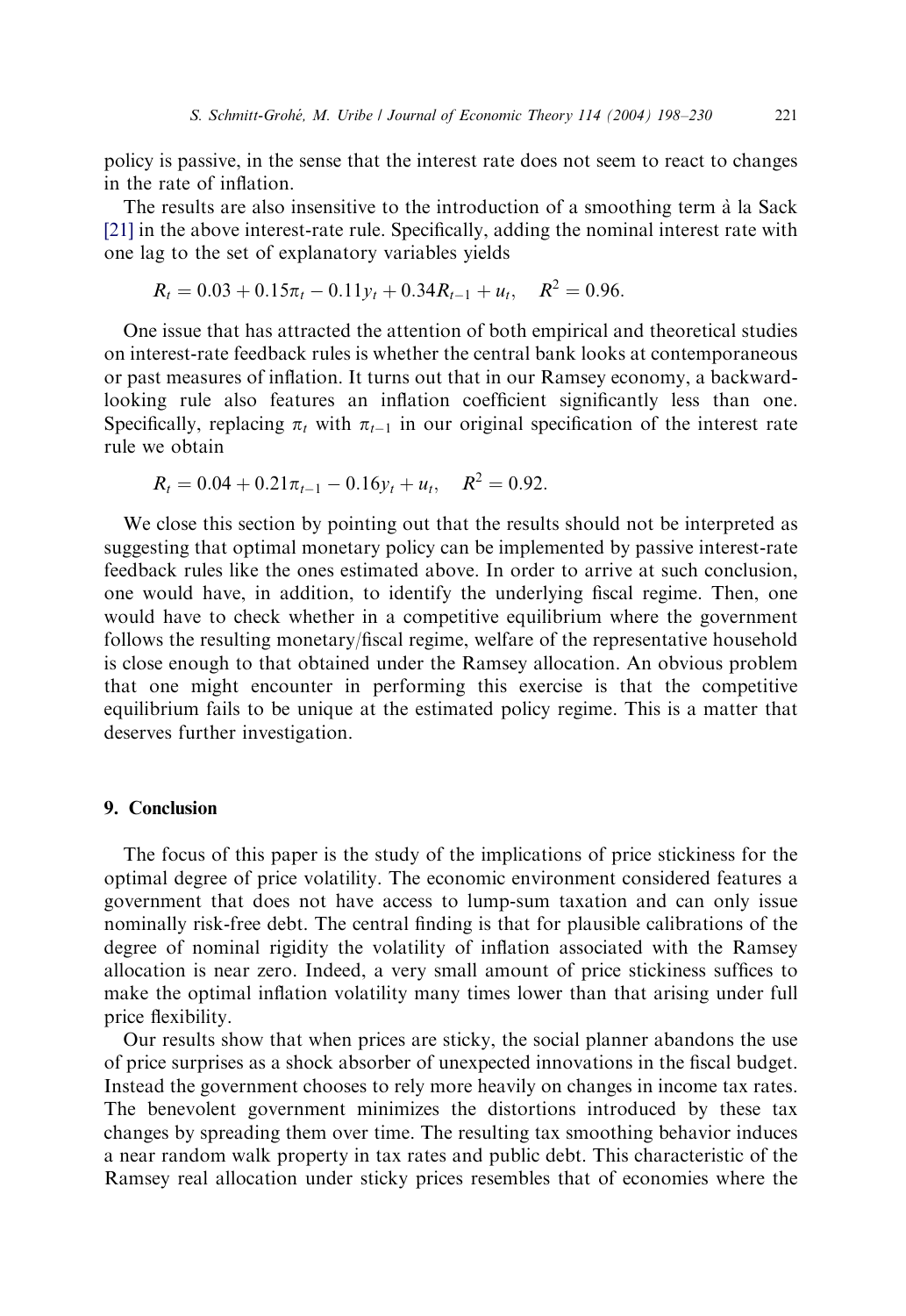government can issue only real non-state-contingent debt, like the ones studied by Barro [\[2\]](#page-31-0) and Aiyagari et al. [\[1\]](#page-31-0).

Our results suggest that the fragility of the use of the price level as a shock absorber is not limited to the introduction of small degrees of nominal rigidities. Any friction that causes changes in the equilibrium real allocation in response to innovations in the price level is likely to induce the Ramsey planner to refrain from using the price level as an instrument to front-load taxation. Examples of such frictions could be informational rigidities as in  $[14,17]$  and costs of adjusting the composition of financial portfolios, as in limited participation models  $[11,15]$ . We plan to explore these ideas further in future research. If this conjecture is correct, our sticky-price model is simply a metaphor to illustrate a deeper mechanism at work in the macroeconomy that leads central banks all over the world to favor price stability above any other goal of monetary policy.

#### Acknowledgments

We thank Paul Evans, Fabio Ghironi, Pedro Teles, Alan Viard, and seminar participants at SUNY Albany, Ohio State University, Queen's University, the March 2001 Texas Monetary Conference, the April 2001 CEPR/INSEAD Workshop in Macroeconomics, the Bank of Portugal, the 2001 NBER Economic Fluctuations Meeting, the 2001 FRB NBER Nominal Rigidities Conference, the European Central Bank, the Bank of Canada, and the CEPR/CREI Workshop on New Developments in Fiscal Policy Analysis heldat Universitat Pompeu Fabra (Barcelona) for comments.

# Appendix A

**Proof of Proposition 1.** We first show that plans  $\{c_t, h_t, v_t, \pi_t, \lambda_t, b_t, mc_t\}$  satisfying (13)–(23) also satisfy (24)–(26)  $v_t \ge v_t$ , and  $v_t^2 s'(v_t) < 1$ . It follows from the definition of  $g(x)$  and (15) that  $g(x) = R$ . It is easy to see then that (15)–(17) and Assumption 1  $\rho(v_t)$  and (15) that  $\rho(v_t) = R_t$ . It is easy to see then that (15), (17), and Assumption 1 together imply that  $v_t \geq v$  and  $v_t^2 s'(v_t) < 1$ . Taking expectations conditional on<br>information available at time t of (16) using the definition of  $g(x)$  and combining it information available at time t of (16), using the definition of  $\rho(v_t)$ , and combining it with (17) one obtains (24). To obtain (25) divide (19) by  $P_t$ . Solve (14) for  $\tau_t$  and use the resulting expression to eliminate  $\tau_t$  from (19). Use (23) to replace  $M_t/P_t$  and let  $b_t = B_t/P_t$ . Finally, multiply and divide (20) by  $P_{t+j}$  and replace  $q_{t+j+1}$  with (21) and (16). Multiply by  $\lambda_t/(q_tP_t)$  to get (26).

Next, we must show that for any plan  $\{c_t, h_t, v_t, \pi_t, \lambda_t, b_t, mc_t\}$  satisfying (13), (18), (22), (24)–(26) and  $v_t \ge v$ , and  $v_t^2 s'(v_t) < 1$  one can construct plans  ${M_t, B_t, q_t, r_{t+1}, \tau_t, R_t}$  so that (14)–(17), (19)–(21), and (23) hold at all dates and under all contingencies. Set  $\tau_t$  such that (14) holds. Set  $R_t = \rho(v_t)$ . It follows from the definition of  $\rho(v_t)$  that (15) holds. Assumption 1, the constraints  $v_t \geq v$  and  $v_t^2 s'(v_t) < 1$ <br>ensure that  $R > 1$ . Let  $r_{\text{min}}$  be given by (16). Taking expected value and comparing ensure that  $R_t \geq 1$ . Let  $r_{t+1}$  be given by (16). Taking expected value and comparing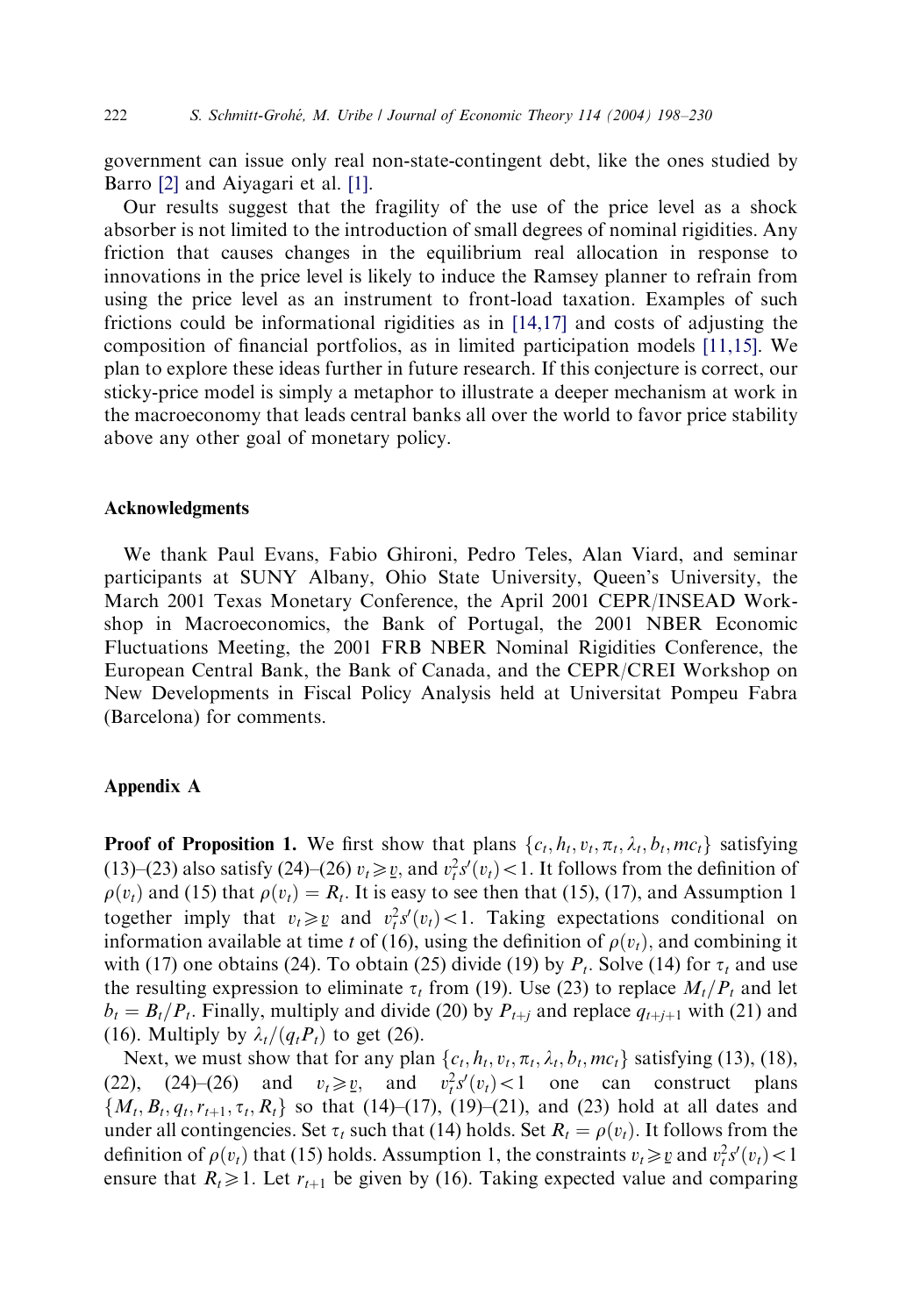the resulting expression to (24) shows that (17) is satisfied. With  $r_t$  in hand, let  $q_t$  be given by (21). Using  $B_t = b_t P_t$  and (23) to write  $M_t/P_t = c_t/v_t$ , and the definition of  $\tau_t$  we recover (19). Let  $P_t = \pi_t P_{t-1}$  and recall that  $P_{-1}$  is given. Multiply (26) by  $q_t P_t / \lambda_t$ . Note that  $q_t P_t \lambda_t \beta^j \lambda_{t+j+1} / \pi_{t+j+1}$  using (16) and (21) can be expressed as  $q_{t+j+1}P_{t+j}$ . Finally, replace  $c_{t+j}/v_{t+j}$  with (23) to obtain (20).  $\Box$ 

# Appendix B

B.1. The Lagrangian of the Ramsey problem

$$
\mathcal{L} = E_0 \sum_{t=0}^{\infty} \beta^t \left\{ U(c_t, h_t) + \lambda_t^f \left[ z_t h_t - [1 + s(v_t)] c_t - g_t - \frac{\theta}{2} (\pi_t - 1)^2 \right] \right.\n+ \lambda_t^b \left[ \lambda_t - \beta \rho(v_t) E_t \frac{\lambda_{t+1}}{\pi_{t+1}} \right] \n+ \lambda_t^s \left[ \frac{c_t}{v_t} + b_t + \left( m c_t z_t + \frac{U_h(c_t, h_t) \gamma(v_t)}{U_c(c_t, h_t)} \right) h_t - \frac{\rho(v_{t-1}) b_{t-1}}{\pi_t} - \frac{c_{t-1}}{v_{t-1} \pi_t} - g_t \right] \n+ \lambda_t^p \left[ \beta E_t \frac{\lambda_{t+1}}{\lambda_t} \pi_{t+1} (\pi_{t+1} - 1) + \frac{\eta z_t h_t}{\theta} \left( \frac{1 + \eta}{\eta} - m c_t \right) - \pi_t (\pi_t - 1) \right] \n+ \lambda_t^c [U_c(c_t, h_t) - \lambda_t \gamma(v_t)] \bigg\}.
$$
\n(B.1)

# B.2. First-order conditions of the Ramsey problem for  $t \geq 1$

$$
z_t h_t = [1 + s(v_t)]c_t + g_t + \frac{\theta}{2}(\pi_t - 1)^2,
$$
\n(B.2)

$$
\lambda_t = \beta \rho(v_t) E_t \frac{\lambda_{t+1}}{\pi_{t+1}},
$$
\n(B.3)

$$
\frac{c_t}{v_t} + b_t + \left( mc_t z_t + \frac{U_h(c_t, h_t) \gamma(v_t)}{U_c(c_t, h_t)} \right) h_t = \frac{\rho(v_{t-1}) b_{t-1}}{\pi_t} + \frac{c_{t-1}}{v_{t-1} \pi_t} + g_t,
$$
\n(B.4)

$$
\pi_t(\pi_t - 1) = \beta E_t \frac{\lambda_{t+1}}{\lambda_t} \pi_{t+1}(\pi_{t+1} - 1) + \frac{\eta z_t h_t}{\theta} \left(\frac{1 + \eta}{\eta} - mc_t\right),
$$
\n(B.5)

$$
U_c(c_t, h_t) = \lambda_t \gamma(v_t), \tag{B.6}
$$

$$
U_c(t) - \lambda_t^f [1 + s(v_t)] + \frac{\lambda_t^s}{v_t} + \lambda_t^s h_t \gamma(v_t) M_c(t) - \beta E_t \frac{\lambda_{t+1}^s}{v_t \pi_{t+1}} + \lambda_t^c U_{cc}(t) = 0, \quad (B.7)
$$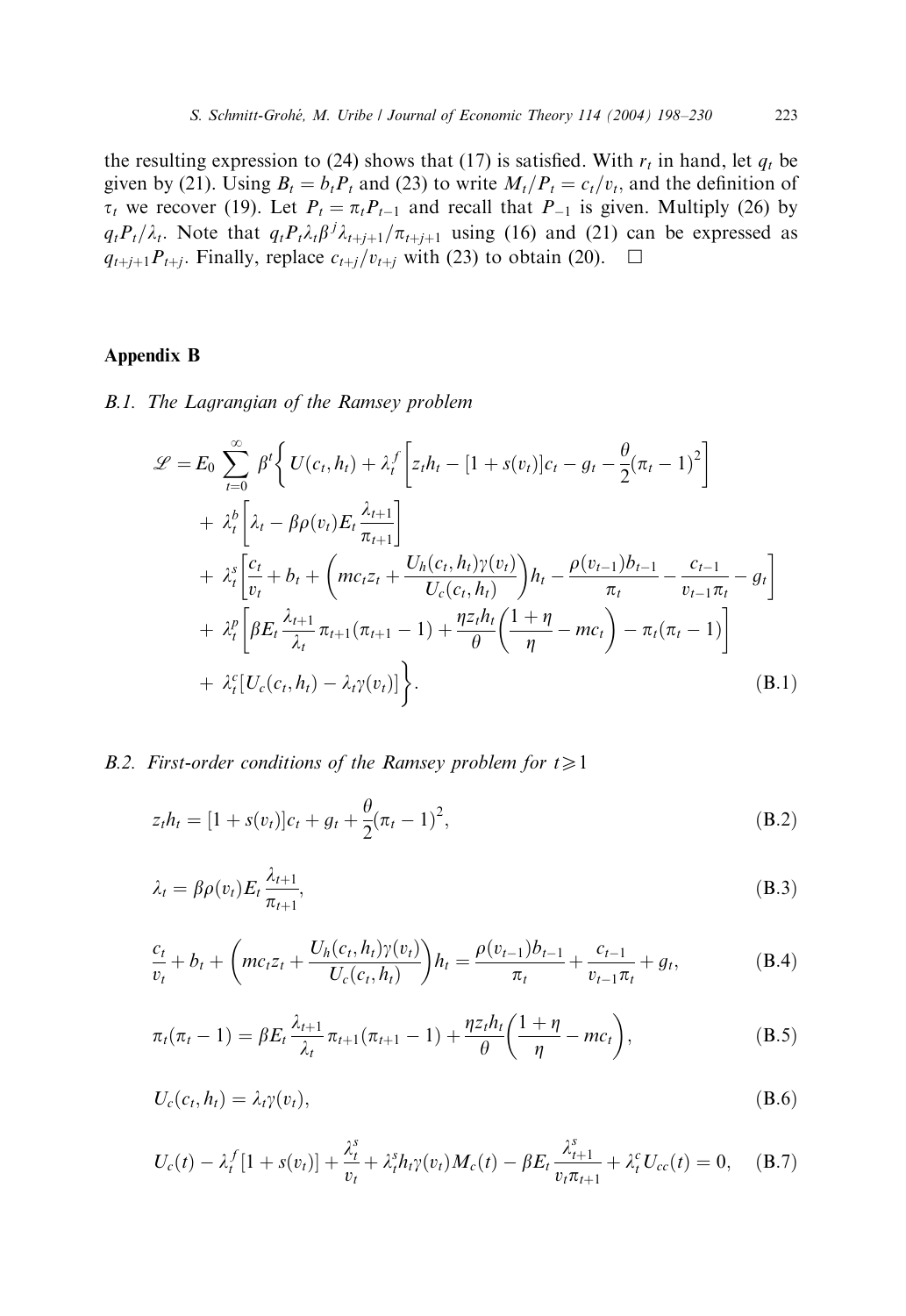$$
U_h(t) + \lambda_t^f z_t + \lambda_t^s (mc_t z_t + M_t \gamma(v_t)) + \lambda_t^s h_t M_h(t) \gamma(v_t)
$$
  
+ 
$$
\frac{\lambda_t^p \eta z_t}{\theta} \left( \frac{1 + \eta}{\eta} - mc_t \right) + \lambda_t^c U_{ch}(t) = 0,
$$
 (B.8)

$$
\lambda_t^b - \frac{\rho(v_{t-1})\lambda_{t-1}^b}{\pi_t} - \beta \frac{\lambda_t^p}{\lambda_t^2} E_t \lambda_{t+1} \pi_{t+1} (\pi_{t+1} - 1) + \frac{\lambda_{t-1}^p}{\lambda_{t-1}} \pi_t (\pi_t - 1) - \lambda_t^c \gamma(v_t) = 0,
$$
\n(B.9)

$$
- \lambda_t^f s'(v_t)c_t - \beta \lambda_t^b \rho'(v_t) E_t \frac{\lambda_{t+1}}{\pi_{t+1}} - \frac{\lambda_t^s c_t}{v_t^2} + \lambda_t^s M_t h_t \gamma'(v_t) - \beta b_t \rho'(v_t) E_t \frac{\lambda_{t+1}^s}{\pi_{t+1}} + \beta \frac{c_t}{v_t^2} E_t \frac{\lambda_{t+1}^s}{\pi_{t+1}} - \lambda_t^c \lambda_t \gamma'(v_t) = 0,
$$
(B.10)

$$
- \lambda_t^f \theta(\pi_t - 1) + \lambda_{t-1}^b \rho(v_t - 1) \frac{\lambda_t}{\pi_t^2} + \lambda_t^s \frac{\rho(v_t - 1)b_{t-1} + c_{t-1}/v_{t-1}}{\pi_t^2} + \lambda_{t-1}^p \frac{\lambda_t}{\lambda_{t-1}} (2\pi_t - 1) - \lambda_t^p (2\pi_t - 1) = 0,
$$
\n(B.11)

$$
\lambda_t^s = \beta \rho(v_t) E_t \frac{\lambda_{t+1}^s}{\pi_{t+1}},
$$
\n(B.12)

$$
\lambda_t^s = \frac{\eta}{\theta} \lambda_t^p, \tag{B.13}
$$

$$
\lim_{j \to \infty} E_t \left[ \beta^j \frac{\lambda_{t+j+1}}{\pi_{t+j+1}} \left( \rho(v_{t+j}) b_{t+j} + \frac{c_{t+j}}{v_{t+j}} \right) \right] = 0. \tag{B.14}
$$

# B.3. First-order conditions of the Ramsey problem at time 0

$$
z_t h_t = [1 + s(v_t)]c_t + g_t + \frac{\theta}{2}(\pi_t - 1)^2,
$$
\n(B.15)

$$
\lambda_t = \beta \rho(v_t) E_t \frac{\lambda_{t+1}}{\pi_{t+1}},\tag{B.16}
$$

$$
\frac{c_t}{v_t} + b_t + \left( mc_t z_t + \frac{U_h(c_t, h_t) \gamma(v_t)}{U_c(c_t, h_t)} \right) h_t = \frac{\rho(v_{t-1}) b_{t-1}}{\pi_t} + \frac{c_{t-1}}{v_{t-1} \pi_t} + g_t,
$$
\n(B.17)

$$
\pi_t(\pi_t - 1) = \beta E_t \frac{\lambda_{t+1}}{\lambda_t} \pi_{t+1}(\pi_{t+1} - 1) + \frac{\eta z_t h_t}{\theta} \left(\frac{1 + \eta}{\eta} - mc_t\right),
$$
\n(B.18)

$$
U_c(c_t, h_t) = \lambda_t \gamma(v_t), \tag{B.19}
$$

$$
U_c(t) - \lambda_t^f [1 + s(v_t)] + \frac{\lambda_t^s}{v_t} + \lambda_t^s h_t \gamma(v_t) M_c(t) - \beta E_t \frac{\lambda_{t+1}^s}{v_t \pi_{t+1}} + \lambda_t^c U_{cc}(t) = 0, \quad (B.20)
$$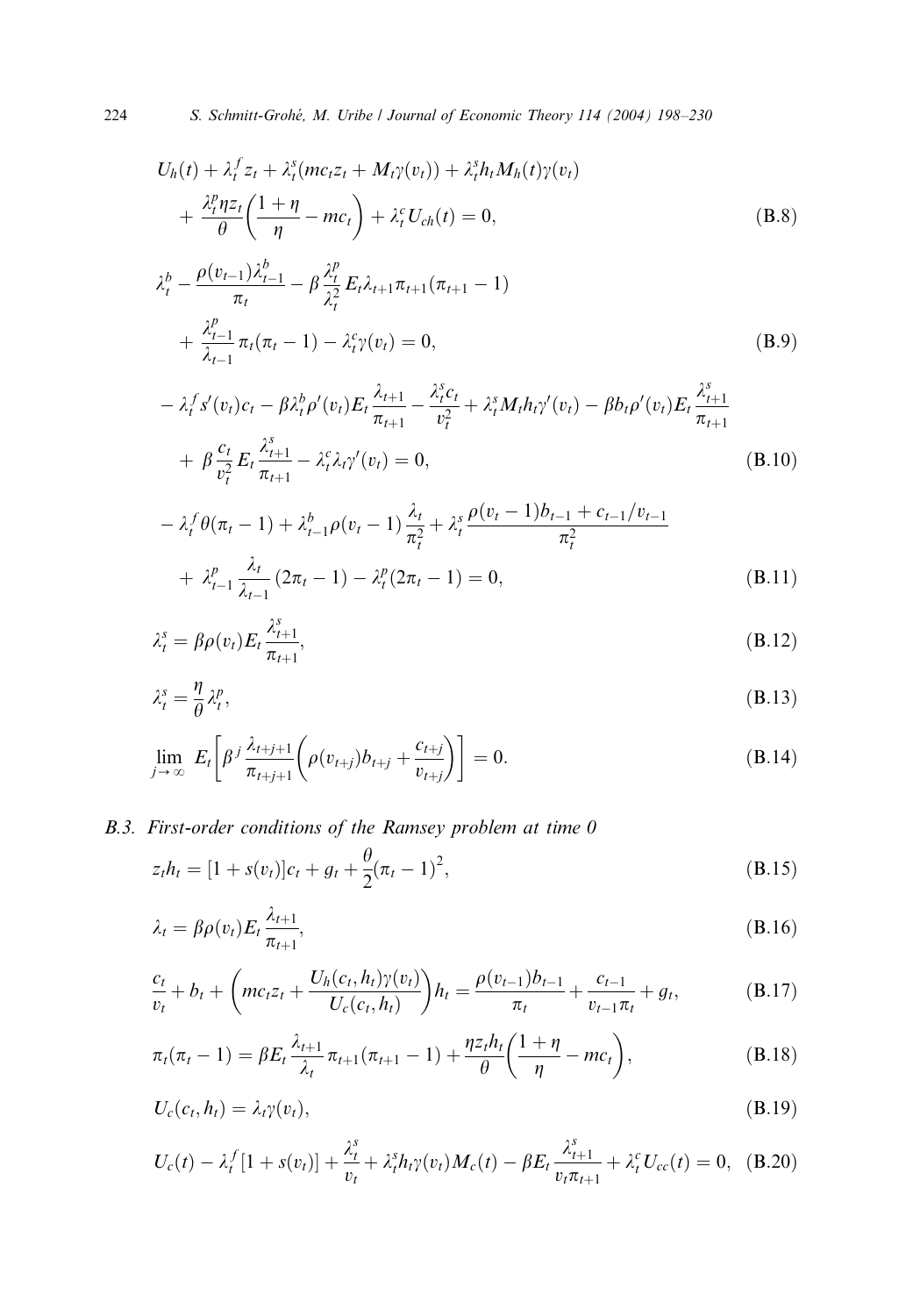S. Schmitt-Grohé, M. Uribe / Journal of Economic Theory 114 (2004) 198-230 225

$$
U_h(t) + \lambda_t^f z_t + \lambda_t^s (mc_t z_t + M_t \gamma(v_t)) + \lambda_t^s h_t M_h(t) \gamma(v_t)
$$
  
+ 
$$
\frac{\lambda_t^p \eta z_t}{\theta} \left( \frac{1 + \eta}{\eta} - mc_t \right) + \lambda_t^c U_{ch}(t) = 0,
$$
 (B.21)

$$
\lambda_t^b - \beta \frac{\lambda_t^p}{\lambda_t^2} E_t \lambda_{t+1} \pi_{t+1} (\pi_{t+1} - 1) - \lambda_t^c \gamma(v_t) = 0, \tag{B.22}
$$

$$
- \lambda_t^f s'(v_t)c_t - \beta \lambda_t^b \rho'(v_t) E_t \frac{\lambda_{t+1}}{\pi_{t+1}} - \frac{\lambda_t^s c_t}{v_t^2} + \lambda_t^s M_t h_t \gamma'(v_t) - \beta b_t \rho'(v_t) E_t \frac{\lambda_{t+1}^s}{\pi_{t+1}} + \beta \frac{c_t}{v_t^2} E_t \frac{\lambda_{t+1}^s}{\pi_{t+1}} - \lambda_t^c \lambda_t \gamma'(v_t) = 0,
$$
(B.23)

$$
\lambda_t^s = \beta \rho(v_t) E_t \frac{\lambda_{t+1}^s}{\pi_{t+1}},
$$
\n(B.24)

$$
\lambda_t^s = \frac{\eta}{\theta} \lambda_t^p,\tag{B.25}
$$

$$
\lim_{j \to \infty} E_t \left[ \beta^j \frac{\lambda_{t+j+1}}{\pi_{t+j+1}} \left( \rho(v_{t+j}) b_{t+j} + \frac{c_{t+j}}{v_{t+j}} \right) \right] = 0. \tag{B.26}
$$

# B.4. Steady state of the Ramsey economy

Assume that  $b_t = b_{-1}$  for all t and that  $x_t = x_{t-1} = x_{t+1} = x$  for all endogenous and exogenous variables. Also,  $z = 1$ . Note that the steady-state value of the marginal cost  $mc_t = w_t / z_t$  is simply w.

$$
h = [1 + s(v)]c + g + \frac{\theta}{2}(\pi - 1)^2,
$$
\n(B.27)

$$
1 = \beta \rho(v) \frac{1}{\pi},\tag{B.28}
$$

$$
\frac{c}{v} + b + \left(w + \frac{U_h(c, h)\gamma(v)}{U_c(c, h)}\right)h = \frac{\rho(v)b}{\pi} + \frac{c}{v\pi} + g,
$$
\n(B.29)

$$
\pi(\pi - 1) = \frac{\eta h}{\theta(1 - \beta)} \left( \frac{1 + \eta}{\eta} - w \right),\tag{B.30}
$$

$$
U_c(c,h) = \lambda \gamma(v), \tag{B.31}
$$

$$
U_c - \lambda^f [1 + s(v)] + \frac{\lambda^s}{v} + \lambda^s h \gamma(v) M_c - \beta \frac{\lambda^s}{v \pi} + \lambda^c U_{cc} = 0,
$$
 (B.32)

$$
U_h + \lambda^f + \lambda^s (w + M\gamma(v)) + \lambda^s h M_h \gamma(v) + \frac{\lambda^p \eta}{\theta} \left( \frac{1 + \eta}{\eta} - w \right) + \lambda^c U_{ch} = 0, \ (B.33)
$$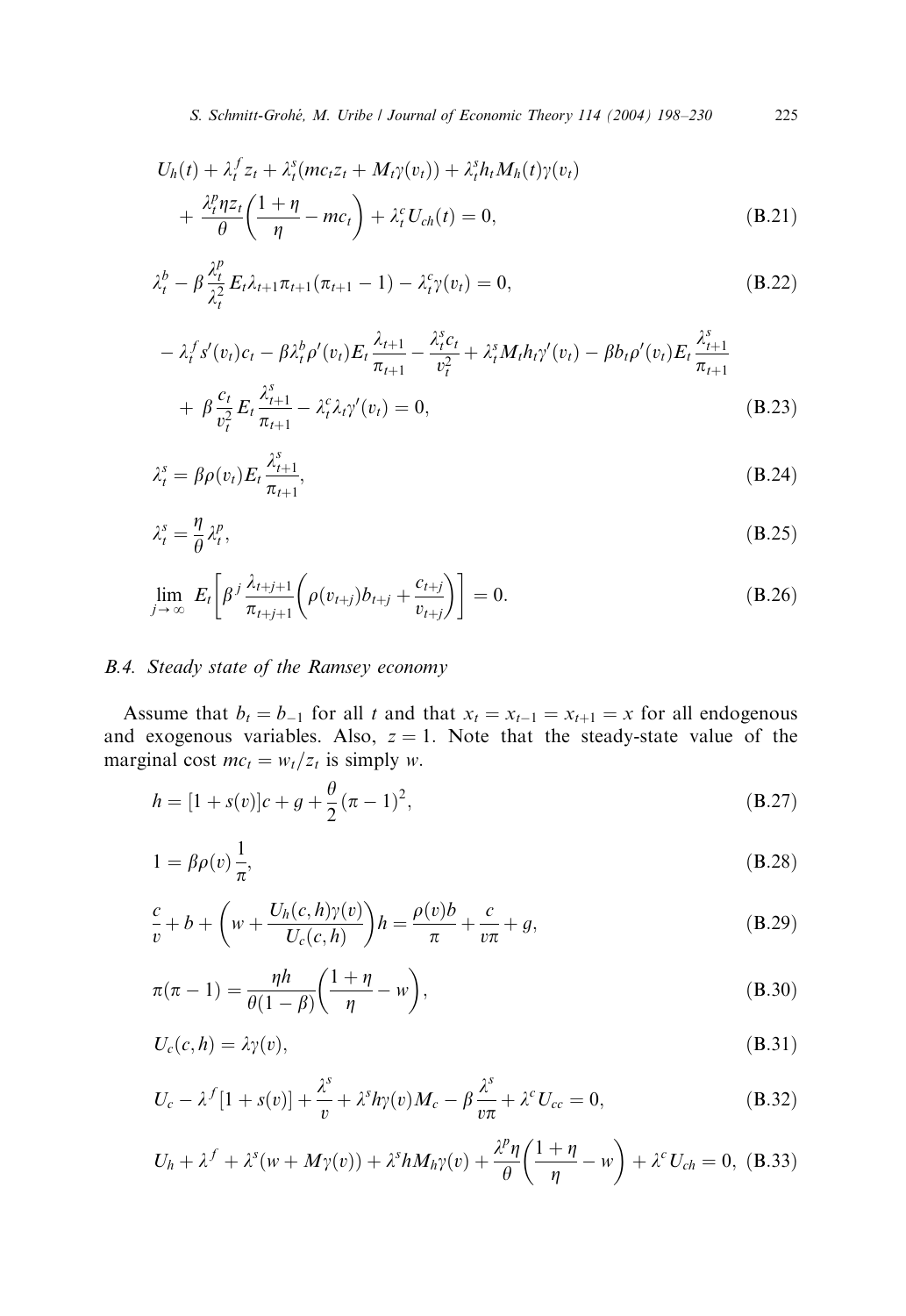226 S. Schmitt-Grohé, M. Uribe / Journal of Economic Theory 114 (2004) 198-230

$$
\lambda^{b} - \frac{\rho(v)\lambda^{b}}{\pi} - \beta \frac{\lambda^{p}}{\lambda^{2}} \lambda \pi(\pi - 1) + \frac{\lambda^{p}}{\lambda} \pi(\pi - 1) - \lambda^{c} \gamma(v) = 0, \tag{B.34}
$$

$$
- \lambda^f s'(v)c - \beta \lambda^b \rho'(v) \frac{\lambda}{\pi} - \frac{\lambda^s c}{v^2} + \lambda^s M h \gamma'(v) - \beta b \rho'(v) \frac{\lambda^s}{\pi}
$$
  
+  $\beta \frac{c}{v^2} \frac{\lambda^s}{\pi} - \lambda^c \lambda \gamma'(v) = 0,$  (B.35)

$$
-\lambda^f \theta(\pi - 1) + \lambda^b \rho(v) \frac{\lambda}{\pi^2} + \lambda^s \frac{\rho(v)b + c/v}{\pi^2} + \lambda^p (2\pi - 1) - \lambda^p (2\pi - 1) = 0,
$$
\n(B.36)

$$
\pi = \beta \rho(v),\tag{B.37}
$$

$$
\lambda^s = \frac{\eta}{\theta} \lambda^p. \tag{B.38}
$$

# Appendix C

**Proof of Proposition 2.** We first show that plans  $\{c_t, h_t, v_t, \pi_t, b_t, mc_t\}$  satisfying (13)– (23) also satisfy (27)–(29),  $v_t \geq v_t$ , and  $v_t^2 s'(v_t) < 1$ . It follows from the definition of  $g(x)$  and (15) that  $g(y) = \mathbf{R}$ . It is easy to see then that (15) (17) and Assumption 1  $\rho(v_t)$  and (15) that  $\rho(v_t) = R_t$ . It is easy to see then that (15), (17), and Assumption 1 together imply that  $v_t \geq v$  and  $v_t^2 s'(v_t) < 1$ . To obtain (27) divide (18) by  $\lambda_t$  and then<br>use (13) to eliminate  $\lambda$ . Next divide (19) by P. Solve (14) for  $\tau$  and use the resulting use (13) to eliminate  $\lambda_t$ . Next divide (19) by  $P_t$ . Solve (14) for  $\tau_t$  and use the resulting expression to eliminate  $\tau_t$  from (19). Use (23) to replace  $M_t/P_t$  and let  $b_t = B_t/P_t$ . This yields (28). For any  $t, j \ge 0$ , (19) can be written as

$$
M_{t+j} + B_{t+j} + \tau_{t+j} P_{t+j} z_{t+j} m c_{t+j} h_{t+j} = R_{t+j-1} B_{t+j-1} + M_{t+j-1} + P_{t+j} g_{t+j}.
$$

Let  $W_{t+j+1} = R_{t+j}B_{t+j} + M_{t+j}$  and note that  $W_{t+j+1}$  is in the information set of time  $t + j$ . Use this expression to eliminate  $B_{t+j}$  from (19) and multiply by  $q_{t+j}$  to obtain

$$
q_{t+j}M_{t+j}(1 - R_{t+j}^{-1}) + q_{t+j}E_{t+j}r_{t+j+1}W_{t+j+1} - q_{t+j}W_{t+j}
$$
  
=  $q_{t+j}[P_{t+j}g_{t+j} - \tau_{t+j}P_{t+j}mc_{t+j}z_{t+j}h_{t+j}],$ 

where we use (17) to write  $R_{t+j}$  in terms of  $r_{t+j+1}$ . Take expectations conditional on information available at time t and sum for  $j = 0$  to J

$$
E_t \sum_{j=1}^{J} [q_{t+j}M_{t+j}(1 - R_{t+j}^{-1}) - q_{t+j}(P_{t+j}g_{t+j} - \tau_{t+j}P_{t+j}mc_{t+j}z_{t+j}h_{t+j})]
$$
  
= - E\_t q\_{t+J+1}W\_{t+J+1} + q\_t W\_t.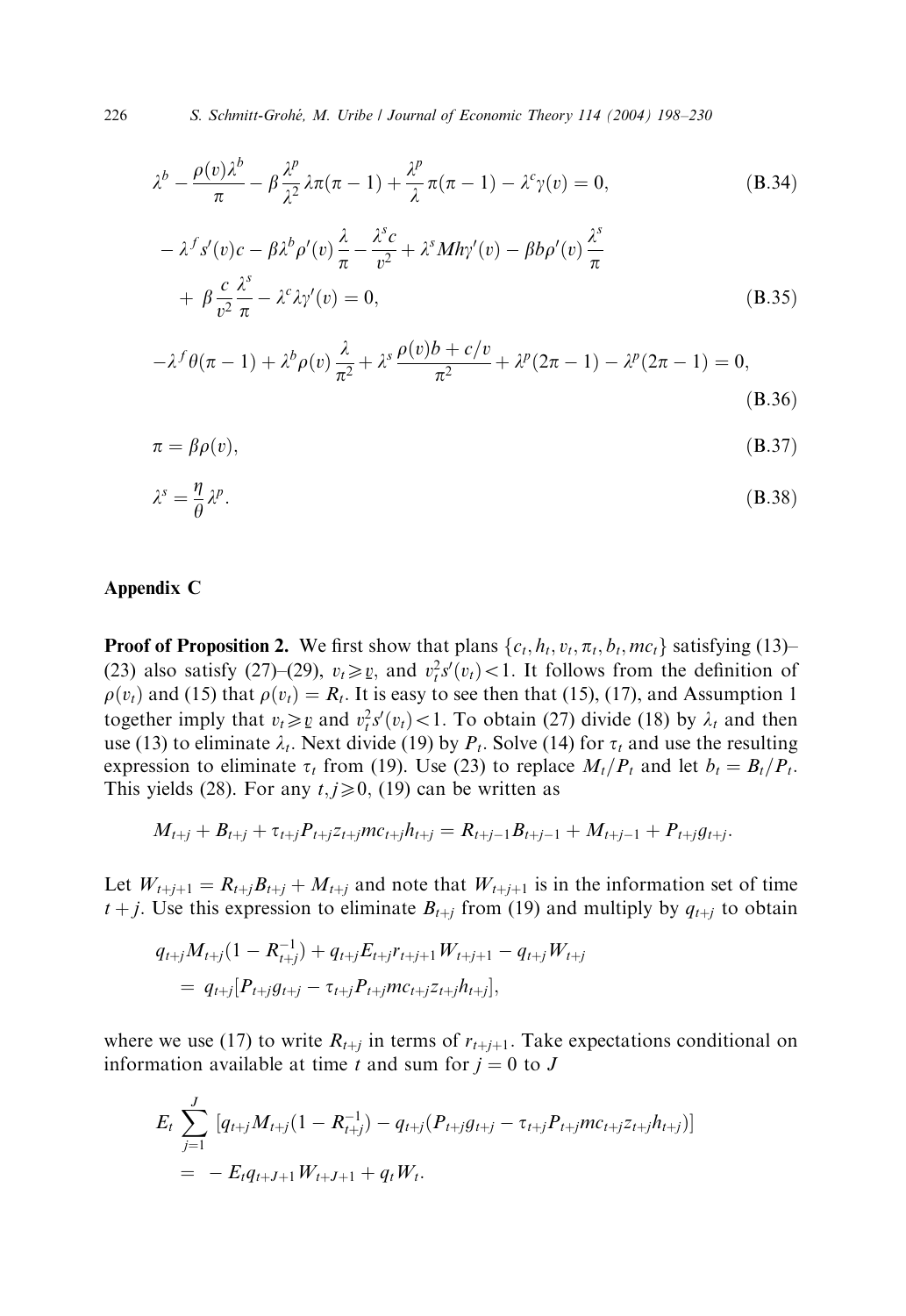Take limits for  $J \rightarrow \infty$ . By (20) the limit of the right-hand side is well defined and equal to  $q_tW_t$ . Thus, the limits of the left-hand side exists. This yields

$$
E_t\sum_{j=0}^{\infty}\left[q_{t+j}M_{t+j}(1-R_{t+j}^{-1})-q_{t+j}(P_{t+j}g_{t+j}-\tau_{t+j}P_{t+j}mc_{t+j}z_{t+j}h_{t+j})\right]=q_tW_t.
$$

By (16) we have that  $P_{t+j}q_{t+j}/q_t = \beta^j \lambda_{t+j} P_t/\lambda_t$ . Use (13) to eliminate  $\lambda_{t+j}$ , (23) to eliminate  $M_{t+j}/P_{t+j}$  to obtain

$$
E_{t} \sum_{j=0}^{\infty} \beta^{j} \frac{U_{c}(c_{t+j}, h_{t+j})}{\gamma(v_{t+j})} \left[ \frac{c_{t+j}}{v_{t+j}} (1 - R_{t+j}^{-1}) - (g_{t+j} - \tau_{t+j}mc_{t+j}z_{t+j}h_{t+j}) \right]
$$
  
= 
$$
\frac{W_{t}}{p_{t}} \frac{U_{c}(c_{t}, h_{t})}{\gamma(v_{t})}.
$$

Solve (14) for  $\tau_{t+j}$ . Then  $\tau_{t+j}mc_{t+j}z_{t+j}h_{t+j} = mc_{t+j}z_{t+j}h_{t+j} + \gamma(v_{t+j})/U_c(c_{t+j}, h_{t+j})$  $U_h(c_{t+j}, h_{t+j})h_{t+j}$ . Use this in the above expression and replace  $g_{t+j}$  with (22). This yields

$$
E_{t} \sum_{j=0}^{\infty} \beta^{j} \left[ U_{c}(c_{t+j}, h_{t+j}) c_{t+j} \frac{1 + s(v_{t+j}) + \frac{1 - R_{t+j}^{-1}}{v_{t+j}}}{\gamma(v_{t+j})} + U_{h}(c_{t+j}, h_{t+j}) h_{t+j} \right] + \frac{z_{t+j} h_{t+j} U_{c}(c_{t+j}, h_{t+j})}{\gamma(v_{t+j})} (mc_{t+j} - 1) + \frac{\theta}{2} (\pi_{t+j} - 1)^{2} \frac{U_{c}(c_{t+j}, h_{t+j})}{\gamma(v_{t+j})} \right]
$$
  
=  $\frac{W_{t}}{P_{t}} \frac{U_{c}(c_{t}, h_{t})}{\gamma(v_{t})}$ 

Finally, use (15) to replace  $(1 - R_{t+j}^{-1})/v_{t+j}$  with  $v_{t+j} s'(v_{t+j})$  and use the definition of  $W_t$  to get (29).

We next show that plans  $\{c_t, h_t, v_t, \pi_t, b_t, mc_t\}$  satisfying (22), (27)–(29), and  $v_t \ge v$ ,<br>d  $v^2c'(v) \le 1$  also satisfy (13) (23). Construct  $\lambda$  so that it satisfies (13). Let  $\tau$  be and  $v_t^2 s'(v_t) < 1$  also satisfy (13)–(23). Construct  $\lambda_t$  so that it satisfies (13). Let  $\tau_t$  be given by (14). Let  $R_t$  be given by (15). Let  $r_{t+1}$  be given by (16). Let  $q_t$  be given by (21) and  $M_t/P_t$  by (23). By the same arguments given in the proof of Proposition 2 one can show that (18) and(19) then hold. Thus, what remains to be shown is that (17) and (20) are satisfied. Note that  $R_t = \rho(v_t) = 1/[1 - v_t^2 s'(v_t)]$ , then the restriction  $v_t \ge v_t$  and  $v_t^2 s'(v_t) < 1$  and Assumption 1 imply that  $R_t \ge 1$ . Write (29) as

$$
U_c(c_t, h_t)c_t + U_h(c_t, h_t)h_t + z_th_t(mc_t - 1)\frac{U_c(c_t, h_t)}{\gamma(v_t)} + \frac{\theta}{2}(\pi_t - 1)^2 \frac{U_c(c_t, h_t)}{\gamma(v_t)} + E_t \sum_{j=1}^{\infty} \beta^j \Bigg\{ U_c(c_{t+j}, h_{t+j})c_{t+j} + U_h(c_{t+j}, h_{t+j})h_{t+j}
$$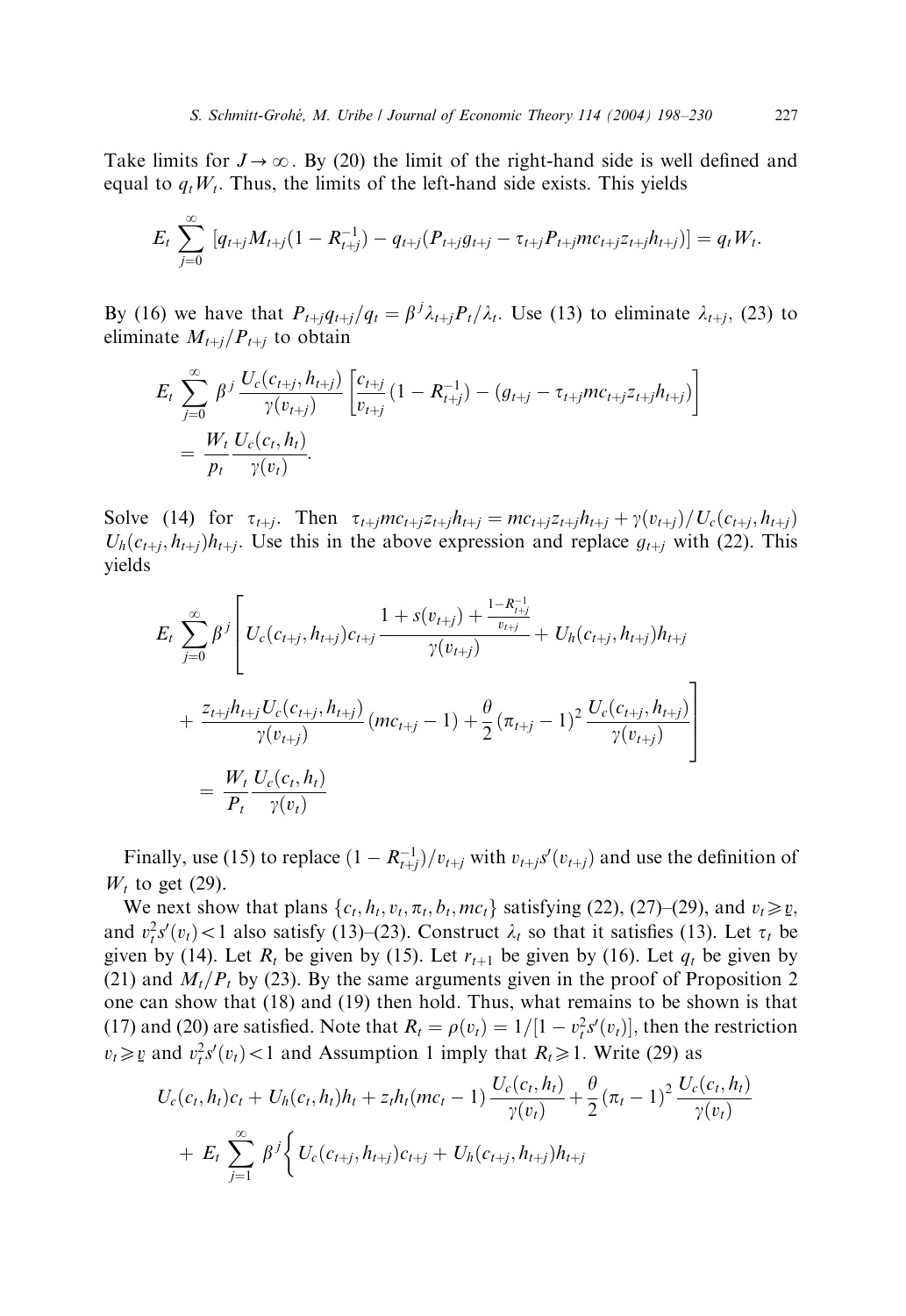228 S. Schmitt-Grohé, M. Uribe / Journal of Economic Theory 114 (2004) 198-230

+ 
$$
z_{t+j}h_{t+j}(mc_{t+j} - 1) \frac{U_c(c_{t+j}, h_{t+j})}{\gamma(v_{t+j})}
$$
  
+  $\frac{\theta}{2}(\pi_{t+j} - 1)^2 \frac{U_c(c_{t+j}, h_{t+j})}{\gamma(v_{t+j})} = \frac{U_c(c_t, h_t)}{\gamma(v_t)} \left[\frac{c_{t-1}/v_{t-1} + \rho(v_{t-1})b_{t-1}}{\pi_t}\right].$  (C.1)

Make a change of index  $h = j - 1$ .

$$
U_c(c_t, h_t)c_t + U_h(c_t, h_t)h_t + z_t h_t(mc_t - 1)\frac{U_c(c_t, h_t)}{\gamma(v_t)} + \frac{\theta}{2}(\pi_t - 1)^2 \frac{U_c(c_t, h_t)}{\gamma(v_t)}
$$
  
+  $\beta E_t \sum_{h=0}^{\infty} \beta^h \left\{ U_c(c_{t+h+1}, h_{t+h+1})c_{t+h+1} + U_h(c_{t+h+1}, h_{t+h+1})h_{t+h+1} + z_{t+h+1}h_{t+h+1}(mc_{t+h+1} - 1) \frac{U_c(c_{t+h+1}, h_{t+h+1})}{\gamma(v_{t+h+1})} + \frac{\theta}{2}(\pi_{t+h+1} - 1)^2 \frac{U_2(c_{t+h+1}, h_{t+h+1})}{\gamma(v_{t+h+1})} \right\}$   
=  $\frac{U_c(c_t, h_t)}{\gamma(v_t)} \left[ \frac{c_{t-1}/v_{t-1} + \rho(v_{t-1})b_{t-1}}{\pi_t} \right].$  (C.2)

Using  $(29)$  this expression can be simplified to read

$$
U_c(c_t, h_t)c_t + U_h(c_t, h_t)h_t + z_t h_t(mc_t - 1)\frac{U_c(c_t, h_t)}{\gamma(v_t)} + \frac{\theta}{2}(\pi_t - 1)^2 \frac{U_c(c_t, h_t)}{\gamma(v_t)} + \beta E_t \left\{ \frac{U_c(c_{t+1}, h_{t+1})}{\gamma(v_{t+1})} \left[ \frac{c_t/v_t + \rho(v_t)b_t}{\pi_{t+1}} \right] \right\}
$$
  
= 
$$
\frac{U_c(c_t, h_t)}{\gamma(v_t)} \left[ \frac{c_{t-1}/v_{t-1} + \rho(v_{t-1})b_{t-1}}{\pi_t} \right].
$$
 (C.3)

Take expectations of  $(16)$  and use the resulting expression to eliminate  $\beta E_t\{\frac{U_c(c_{t+1}, h_{t+1})}{\gamma(v_{t+1})\pi_{t+1}}\}$ . This yield

$$
U_c(c_t, h_t)c_t + U_h(c_t, h_t)h_t + z_th_t(mc_t - 1)\frac{U_c(c_t, h_t)}{\gamma(v_t)} + \frac{\theta}{2}(\pi_t - 1)^2 \frac{U_c(c_t, h_t)}{\gamma(v_t)} + E_tr_{t+1}\frac{U_c(c_t, h_t)}{\gamma(v_t)}[c_t/v_t + \rho(v_t)b_t] = \frac{U_c(c_t, h_t)}{\gamma(v_t)}\left[\frac{c_{t-1}/v_{t-1} + \rho(v_{t-1})b_{t-1}}{\pi_t}\right].
$$
\n(C.4)

Multiply by  $P_t \gamma(v_t) / U_c(c_t, h_t)$  and replace  $\theta/2(\pi_t - 1)^2$  with (22). Combine (15) with (23) to express,  $c_t/v_t(v_t^2 s'(v_t))$  as  $M_t/P_t(1 - R_t^{-1})$ . Finally, use (14) to replace  $U_h/U_c\gamma(v_t)h_t$ . The resulting expression is

$$
M_t(1 - R_t^{-1}) + \tau P_t m c_t z_t h_t - P_t g_t + E_t r_{t+1} (M_t + R_t B_t)
$$
  
=  $M_{t-1} + R_{t-1} B_{t-1}.$  (C.5)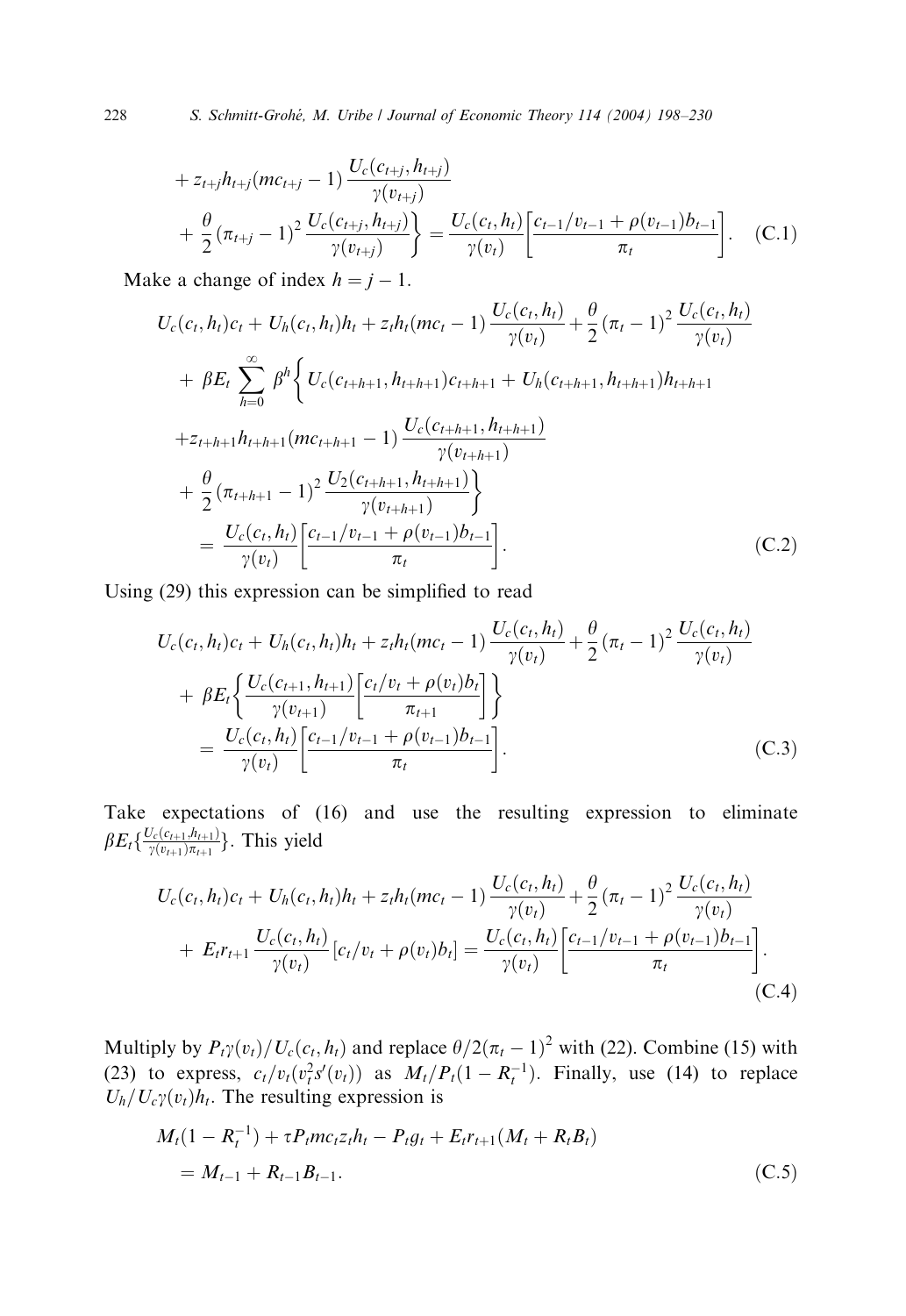<span id="page-31-0"></span>Subtracting (19) from this expression it follows that (17) must hold. Finally, we must show that (20) holds. Multiply (19) in period  $t + j$  by  $q_{t+j}$  and take information conditional on information available at time  $t$  to get

$$
E_t[q_{t+j}M_{t+j}(1-r_{t+j+1})+q_{t+j+1}W_{t+j+1}]
$$
  
= 
$$
E_t[q_{t+j}W_{t+j}+q_{t+j}(P_{t+j}g_{t+j}-\tau_{t+j}P_{t+j}W_{t+j}h_{t+j})].
$$

Now sum for  $j = 0$  to J.

$$
E_t \sum_{j=0}^{J} [q_{t+j}M_{t+j}(1 - r_{t+j+1}) - q_{t+j}(P_{t+j}g_{t+j} - \tau_{t+j}P_{t+j}w_{t+j}h_{t+j})]
$$
  
= 
$$
- E_t q_{t+J+1} W_{t+J+1} + q_t W_t.
$$

Divide by  $q_tP_t$ 

$$
E_t \sum_{j=0}^{J} \frac{q_{t+j} P_{t+j}}{q_t P_t} [(c_{t+j}/v_{t+j})(1 - r_{t+j+1}) - (g_{t+j} - \tau_{t+j} w_{t+j} h_{t+j})]
$$
  
= 
$$
-E_t q_{t+J+1} W_{t+J+1}/(q_t P_t) + \frac{W_t}{P_t}.
$$

It follows from  $(29)$  that the limit of the left-hand side of the above expression as  $J \rightarrow \infty$  is  $W_t/P_t$ . Hence the limit of the right-hand side is well defined. It then follows that

$$
\lim_{J\to\infty} E_t q_{t+J+1} W_{t+J+1} = 0
$$

for every date t. Using the definition of  $W_t$ , one obtains immediately (20).  $\Box$ 

# **References**

- [1] R. Aiyagari, A. Marcet, T.J. Sargent, J. Seppalä, Optimal taxation without state-contingent debt, J. Polit. Economy 110 (2002) 1220–1254.
- [2] R.J. Barro, On the determination of public debt, J. Polit. Economy 87 (1979) 940–971.
- [3] S. Basu, J.G. Fernald, Returns to scale in U.S. production: estimates and implications, J. Polit. Economy 105 (1997) 249–283.
- [4] G.A. Calvo, P.E. Guidotti, Indexation and maturity of government bonds: an exploratory model, in: R. Dornbusch, M. Draghi (Eds.), Public Debt Management: Theory and History, Cambridge University Press, Cambridge, 1990, pp. 52–82.
- [5] G.A. Calvo, P.E. Guidotti, On the flexibility of monetary policy: the case of the optimal inflation tax, Rev. Econom. Stud. 60 (1993) 667–687.
- [6] V.V. Chari, L.J. Christiano, P.J. Kehoe, Optimal fiscal and monetary policy: some recent results, J. Money Credit Banking 23 (1991) 519–539.
- [7] L.J. Christiano, T.J. Fitzgerald, Understanding the fiscal theory of the price level, Fed. Reserve Bank Cleveland Econom. Rev. 36 (2) (2000) 2-37.